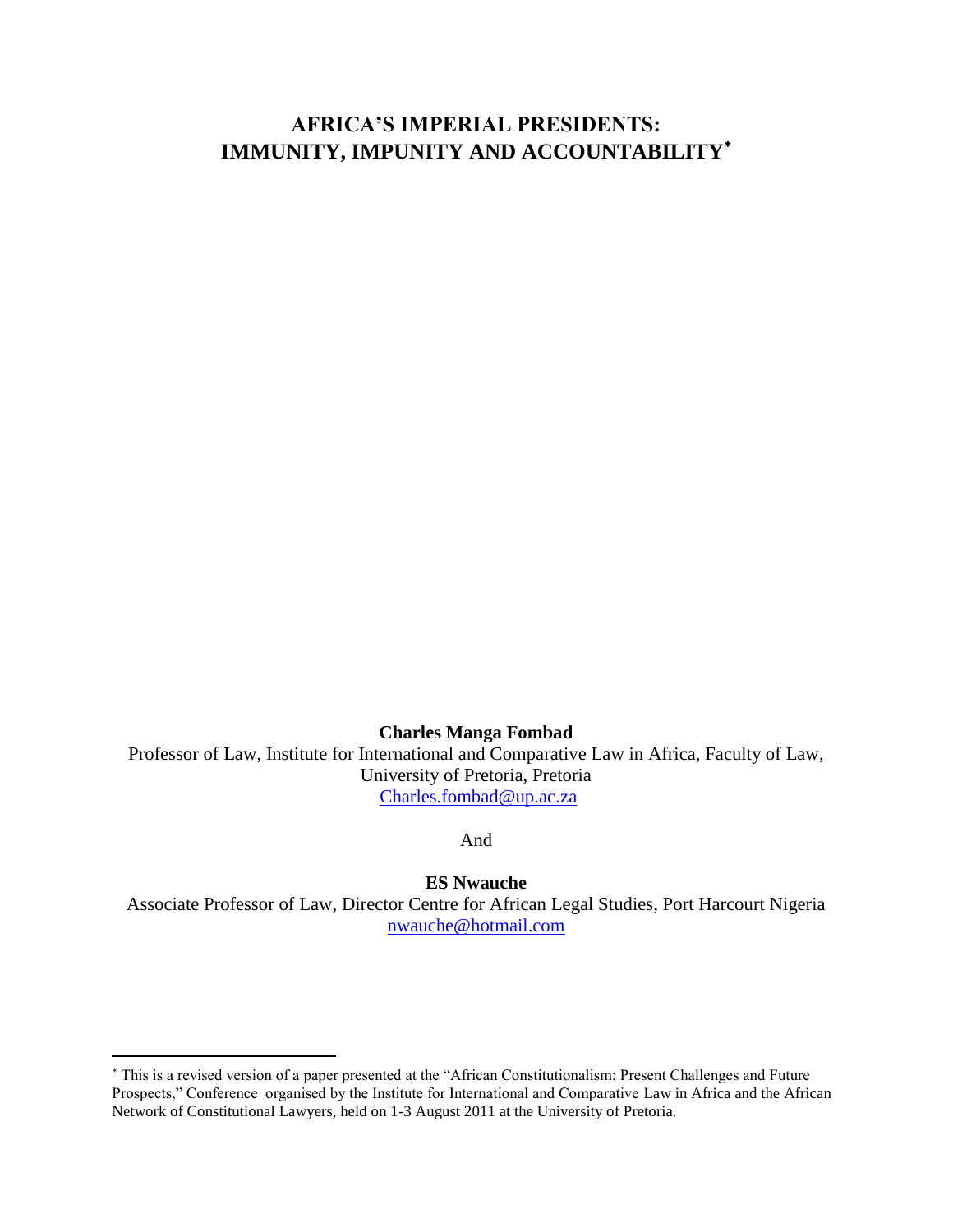### **ABSTRACT**

A fundamental tenet of modern constitutionalism is that nobody, regardless of his status is above the law. Extensive powers conferred on African presidents in the independence constitutions, reinforced by ineffective mechanisms of accountability and presidential immunities led to the phenomenon of "imperial" presidents who operated outside the law and regularly abused their powers. Constitutional reforms in the 1990s saw the introduction in many African countries of constitutions which for the first time provide some prospects for promoting constitutionalism and respect for the rule of law. This paper attempts to review the extent to which these reforms have addressed the issue of presidential absolutism and the abuses that go with it. It examines some of the factors that made African presidents to be so powerful that the conventional constitutional checks and balances could not restrain their excesses. It also reviews the attempts to limit impunity through immunity provisions. It concludes that unfortunately, the 1990 reforms did not adequately address the problem of presidential absolutism. A number of ways in which presidential accountability could be enhanced and the culture of impunity ended is suggested. Because it is argued that tyranny and authoritarianism is no longer simply a national but also an international problem, it is argued that the expanding reach of international justice is bound to make life difficult for present and future African dictators. It is thus clear that African leaders can no longer expect to easily get away with any abuses of powers, especially where these lead to the commission of international crimes against their people. The different measures, both national and international that are suggested to deal with the issue of presidential lawlessness and impunity may not eliminate these problems but nevertheless act as a deterrent by sending a clear message of the strong likelihood of punishment.

### **1. INTRODUCTION**

 $\overline{a}$ 

In Africa, 2011 started with what came to be known as the Arab spring sweeping through northern Africa into other Arab countries in the Middle East. Widespread protests forced ruthless and long term dictators like Ben Ali of Tunisia, Hosni Mubarak of Egypt and Muammar Gadaffi of Libya out of power. Ben Ali was made to flee his country and is being prosecuted *in absentia*, Hosni Mubarak, in spite of his failing health, is being prosecuted for corruption and abuse of office. Meanwhile, Libya"s Gadaffi paid the ultimate price when he refused to voluntarily relinquish power and stubbornly tried to use the violence and brutality that had been the hallmark of his 42 years reign to hang on to power and lost his life in the process. In Morocco the monarchy survived after ceding more powers to constitutional oversight. In many respects, what was happening in northern Africa reflects what had happened in Sub-Saharan Africa in the early 1990s during the so-called third-wave<sup>1</sup> of democratisation. The overthrow of the three dictators

<sup>&</sup>lt;sup>1</sup> Samuel Huntingdon coined the expression in, *The Third Wave: Democratization in the Late Twentieth Century*, University of Oklahoma Press, Norman, OK (1991), pp. 15-16. He defines a wave of democratization simply as a group of transitions from non-democratic to democratic regimes that occur within a specified period of time and that significantly out-number transitions in the opposite direction during that period. He identifies two previous waves of democratization: a long, slow wave from 1828–1926, and a second wave from 1943–1962. Most writers consider the third wave to have started in the 1970s, although it only reached African shores in the late 1980s and early 1990s, in what Larry Diamond and others such as Julius Ihonvbere and Terisa Turner call "second liberation" or "second revolution". See Larry Diamond, "Developing Democracy in Africa: African and International Perspectives",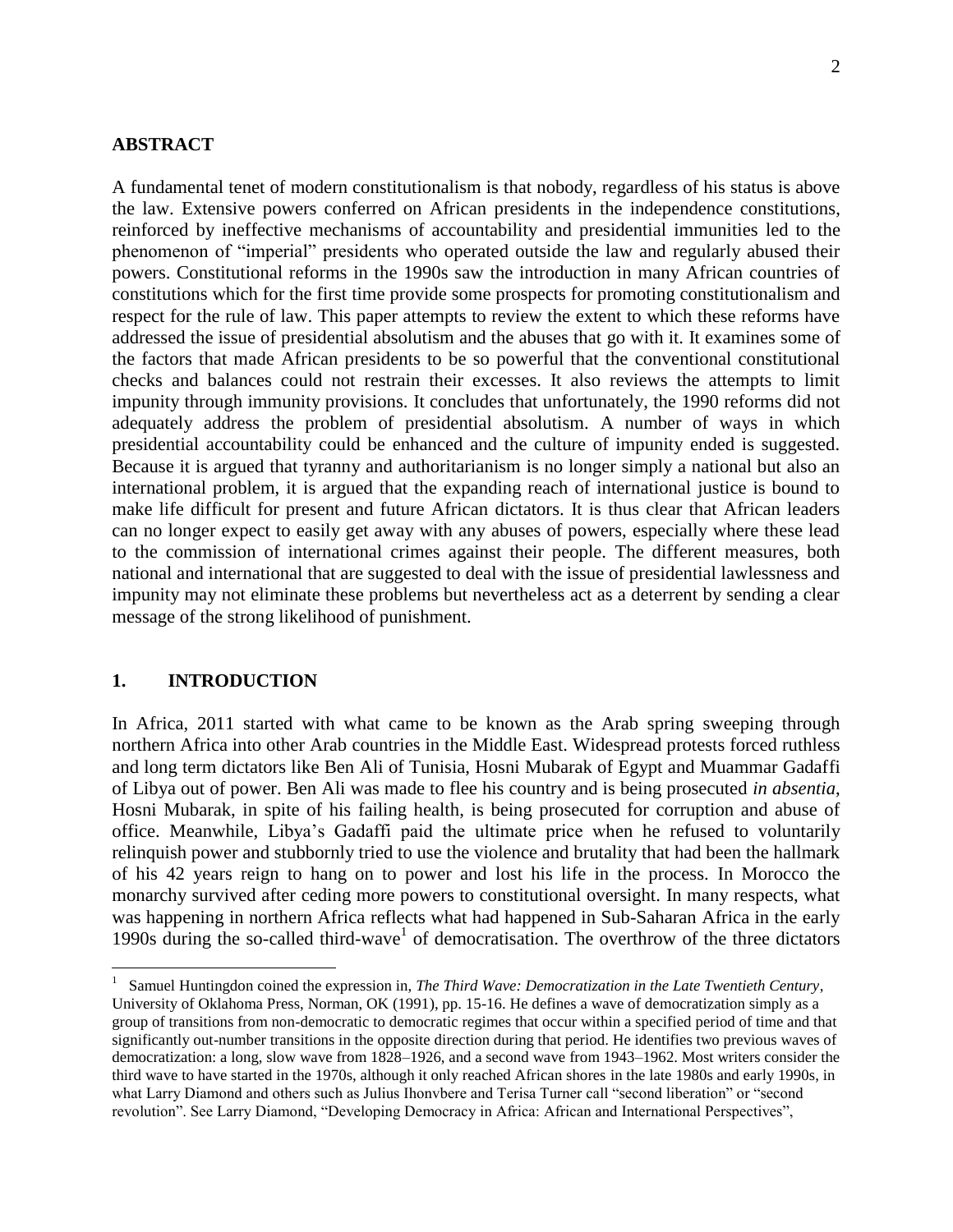reinforced the determination of Africans to oust autocratic and incompetent regimes. Although as a direct consequence of the Arab spring, there were demonstrations and protests in some Sub Saharan African countries such as Cameroon, Senegal, Uganda, Malawi, Swaziland and Nigeria, these were easily suppressed by a reinvigorated leadership that had recovered from the 1990 surprises. Even then, in a historic first, Laurent Gbagbo, the former president of Côte d"Ivoire has become the first president to be arraigned before the International Criminal Court charged with crimes against humanity and other international crimes committed in his bid to hang on to power after losing presidential elections held in 2010.

The Arab spring marks another phase of the popular struggle for constitutionalism on the continent and is clearly in its early stages as is evident from the reversals in the attempted uprisings in Sub Saharan African states. In spite of this, it is becoming clear that the days when African leaders exercised and abused powers with almost absolute impunity are numbered.

A fundamental tenet of modern constitutionalism and an offshoot of its core principle of constitutional supremacy is that nobody, regardless of his status is above the law. In fact, constitutionalism proceeds from an assumption of human fallibility, the corrupting influence of power and the need to limit it. It treats all citizens and government officials from the highest to the lowest as creatures of the law who are bound to obey and act in accordance with the law. A concomitant of this is personal responsibility for any violations of the law. However, postcolonial Africa was characterised by leaders who had placed themselves above the law. The rapid changes made to post independence constitutions which resulted in the concentration and centralisation of power in one man, the president, and in one institution, the presidency was the root cause of the dictatorships that sprouted and flourished giving rise to political conflicts, repression, poverty and the numerous ills that have retarded the continent"s development.

In spite of the progress made by constitutional craftsmen in the last two decades to design constitutions that promote constitutionalism by incorporating most of the core elements of modern constitutionalism such as separation of powers, judicial independence and bill of rights, recent studies have shown that the problem of presidential absolutism in Africa and the gross abuses that go with it remain a monumental challenge.<sup>2</sup> Many of the new or substantially revised constitutions adopted in the heat of the frantic attempts by states to display their democratic credentials appear to have merely paid lip service to separation of powers. Under many of these constitutions, especially those adopted by Francophone African states,<sup>3</sup> overbearing and "imperial" presidents continue to reign and dominate the legislature as well as control the judiciary. This is often compounded by the absence of the traditional checks and balances or where these are present, they tend to be limited, too weak and ineffective. The problem of executive dominance is not only true of highly centralised and manifestly illiberal constitutions such as that of Cameroon and Eritrea but also under quite liberal constitutions such as those of

[Http://democracy.standford.edu/Seminar/DiamondAfrica.htm](http://democracy.standford.edu/Seminar/DiamondAfrica.htm) ; see also Larry Diamond, " Is the third wave over?" 7 *Journal of Democracy* (1996), pp. 20-21; Larry Diamond *et al* (eds.), *Consolidating the Third Wave of* 

*Democracies*, Baltimore, John Hopkins Press (1997); and Julius Ihonvbere & Terisa Turner, "Africa"s Second Revolution in the 1990s," *Security Dialogue* (1993), pp. 349-352.

<sup>&</sup>lt;sup>2</sup> See for example, Charles Manga Fombad, « Constitutional Reforms and Constitutionalism in Africa : Reflections on Some Current Challenges and Future Prospects, » 59(4) *Buffalo Law Review* (2011), pp.1007-1107. 3 See André Cabanis and Michel Louis Martin, *Les Constitutions d'Afrique Francophone. Evolutions Récentes*,

Edition Karthala, Paris (1999), p. 77.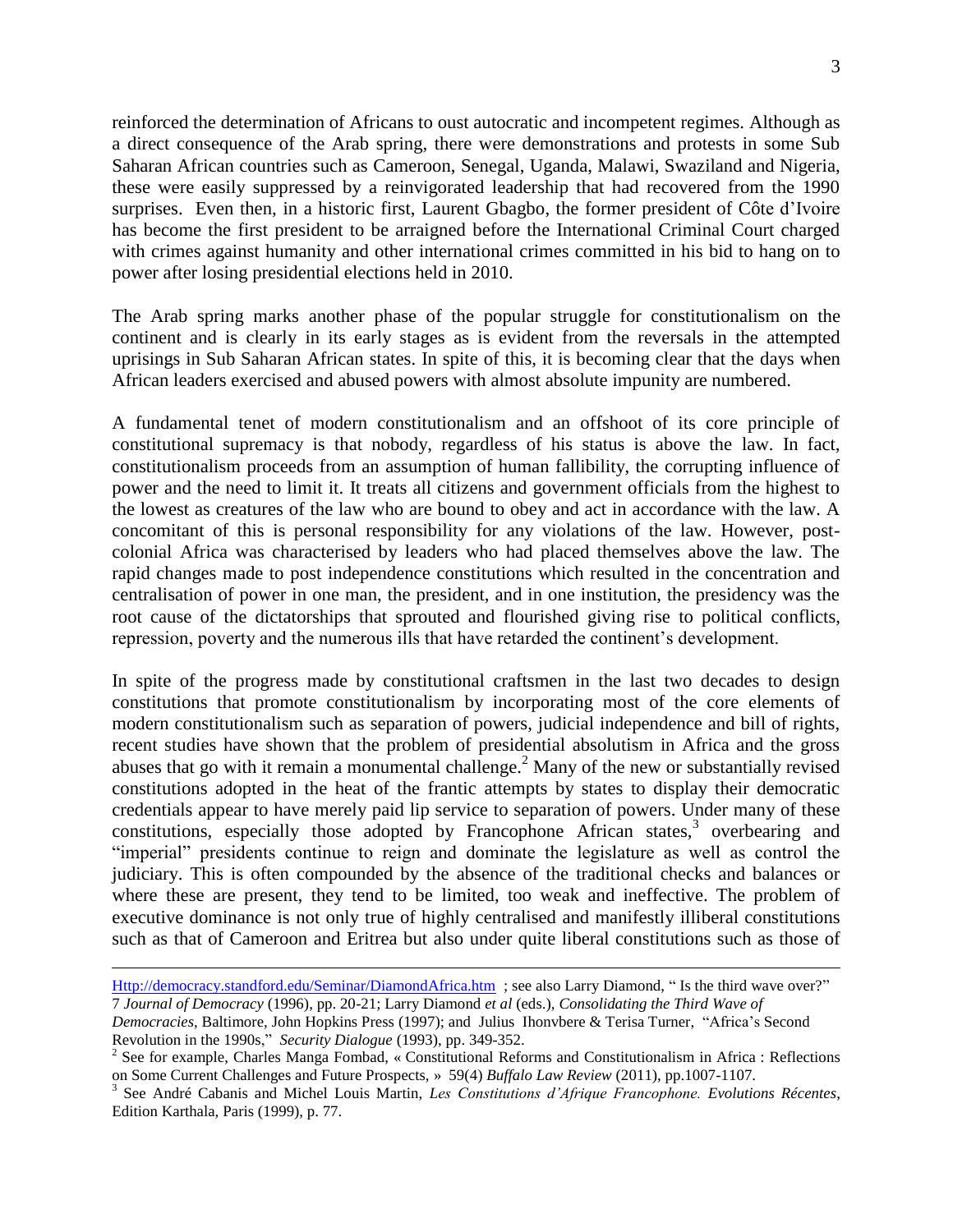Ghana, Namibia and South Africa. The imbalance in power among the three branches of government often means that the judiciary is not as independent as it should be and therefore cannot freely rule against the government, especially when dealing with delicate and sensitive issues such as disputes over closely contested elections, corruption and other forms of abuses of power. Executive lawlessness has become very common in countries such as Cameroon, Ethiopia, Eritrea, Nigeria, DR Congo and Zimbabwe.<sup>4</sup> Executive dominance is often aggravated by the hegemonic influence of the dominant parties, which are often effectively controlled by the president and a small inner circle of cohorts. As a result, the one-party dominated parliaments merely rubber stamp laws put before them by the executive, in much the same way as was done by the pre-1990 one party parliaments.

The extensive abuse of presidential powers in Africa has also been facilitated by the general lack of effective constitutional measures of accountability and the numerous presidential immunities which enable leaders to escape from responsibility for their crimes.<sup>5</sup> In fact, executive lawlessness, caused by the extensive powers conferred on presidents and the absence of effective checks on the exercise of these powers, is one of the major threats to modern Africa"s slow and faltering steps towards entrenching a culture of constitutionalism. Bruce Baker, in a study of the fate of six former African tyrants is right, when he concludes that their treatment since the end of the Cold War which set off the process of democratic and constitutional reforms on the continent, has not seen a change and, that what has happened, "could at best be described as a change of gear: an extra notch or two of difficulty for past tyrants."<sup>6</sup> Considering the continuous challenges to good governance and the rule of law in the last two decades, it is clear that many of the measures introduced in the post 1990 constitutions to make African leaders more accountable are failing. At the heart of this failure is the fact that by constitutional design or practice African Presidents still consider themselves above the law and this has been reinforced by the wide ranging immunities they have been granted from civil and criminal action. Although this paper argues that there is need to review and limit the nature and scope of presidential immunities, it will also be shown that even if these changes are not made, recent developments through the process of internationalisation of constitutional law principles clearly indicate that the prospects for present and future African tyrants is not rosy.

The paper will start by looking at some of the factors that have made African leaders so powerful that traditional checks and balances associated with modern constitutionalism have not been able

<sup>4</sup> For example, John Hatchard, Muna Ndulo and Peter Slinn, *Comparative Constitutionalism and Good Governance in the Comonwealth. An Eastern and Southern African Perspective*, Cambridge University Press, Cambridge (2004), at p.59 describes the situation after 1999 in Zimbabwe where the government incited so-called war veterans to invade and seize farms without due process of law and in doing so not only violated laws that it had passed through parliament but also ignored court orders and denigrated the judges who sought to assert the rule of law. As a result, the Zimbabwe Supreme Court in *Commercial Farmers' Union v Minister of Lands, Agriculture and Resettlement* (2001 (2) SA 925 (ZS) noted: "Wicked things have been done and continue to be done. They must be stopped. Common law crimes have been flouted by the Government. The activities of the past nine months must be condemned."

<sup>5</sup> See John Hatchard, "Presidential Removal: Unzipping the Constitutional Provisions," 44 *Journal of African Law*  (2000), p.1 *et seq*; and also see generally, John Hatchard, Muna Ndulo and Peter Slinn, *Comparative Constitutionalism and Good Governance in the Commonwealth. An Eastern and Southern African Perspective*, *op. cit.* pp. 81-95. See also H Kwasi Prempeh "Presidential Power in Comparative Perspective: The Puzzling Persistence of Imperial presidency in Post-Authoritarian Africa" 35(4) *Hastings Constitutional law Quarterly* 761. <sup>6</sup> "Twilight of Impunity for Africa's Presidential Criminals," 25(8) *Third World Quarterly* (2004), at p.1497.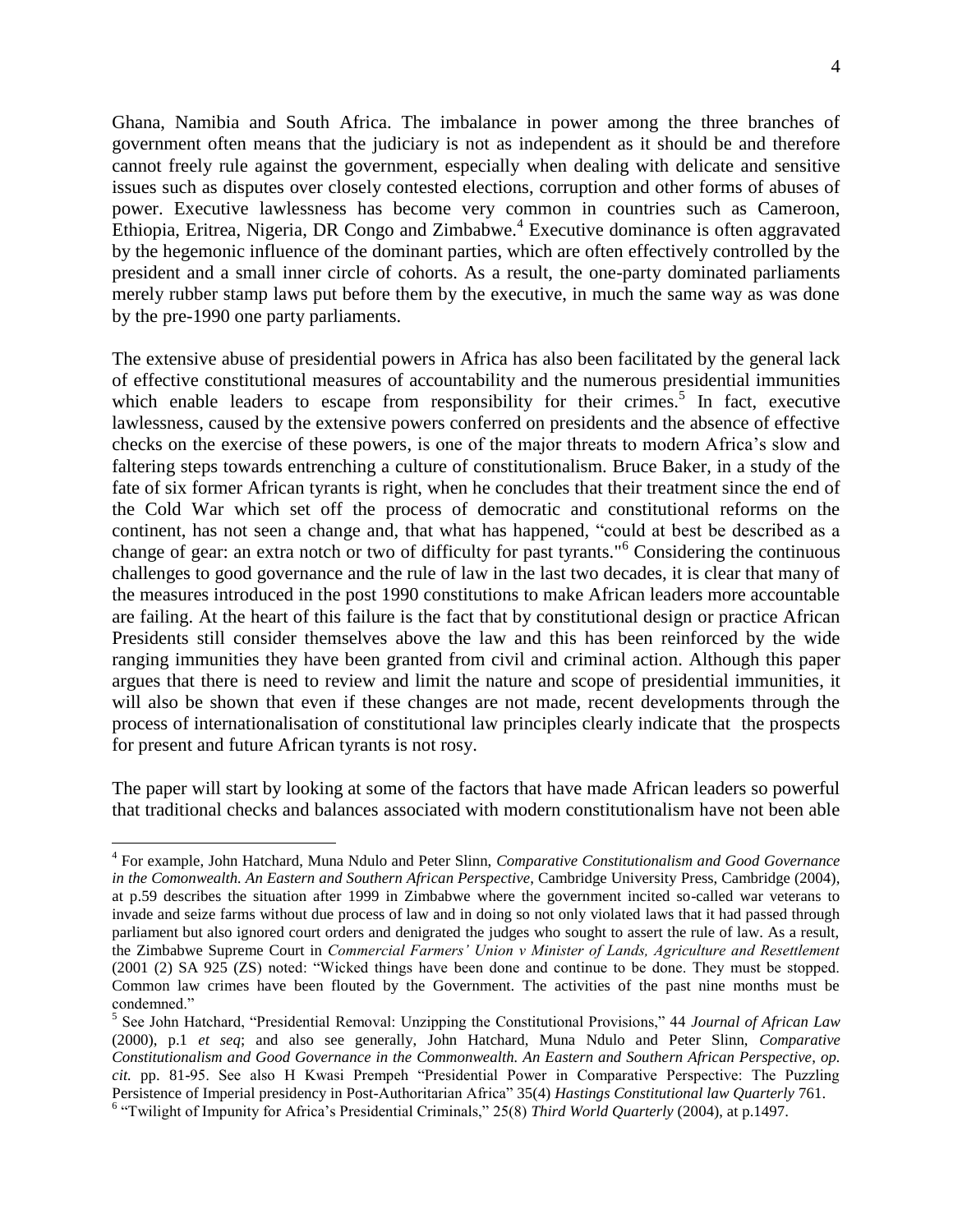to constrain their excesses. The next section will show how and why the timid measures designed to tame presidents combined with presidential immunities in recent constitutions have led to a culture of impunity for many serious abuses of powers. This will be followed by an examination of the different ways in which presidential accountability can be strengthened. Because tyranny and authoritarianism are no longer simply national but international problems, it will be shown that the rapidly expanding reach of international justice will make life more difficult for present and future African dictators. Nevertheless, since the limits of tyrants are set and defined by the level of tolerance of those who are directly and indirectly subjected to tyranny, the population must be ready to stand up for their rights, like the Arabs have been doing since the beginning of 2011.

#### **2. THE PHENOMENON OF IMPERIAL PRESIDENTS**

One of the most problematic legacies, inherited from the colonial powers which the 1990 reforms failed to deal with or in many instances, only did so symbolically is preventing the presidency from becoming too powerful, domineering and overbearing. Most constitutions, even in advanced democracies such as the US and France, make the president the sole repository of executive power to ensure that there is no confusion as to who bears ultimate responsibility for executive decisions. It is no surprise that some scholars have described the office as a "separate branch."<sup>7</sup> However, whilst in those advanced democracies, there are strong checks and balances reinforced by a history, culture, custom and tradition of constitutionalism and respect for the rule of law, which ensures that it does not overshadow and dominate the other branches of government, these inherent checks developed over centuries of practice are completely missing in Africa. With no history or long practice of constitutionalism to back the constitution, the written text remains the basis for any form of control that needs to be exercised to check the abuse of the enormous powers that these constitutions confer on presidents. The description of this as imperial<sup>8</sup> powers is probably more accurate of the situation under these constitutions not only because of the scope of express and implicit powers but also the fact that African presidents often arrogate even more power to themselves. They rule and reign supreme directly or indirectly through other members of the executive branch and the ruling party which they control and sometimes even express disdain for the constitution.<sup>9</sup> This is manifested in diverse ways both by the constitutional texts and the mode of governance. For example, most constitutions now provide for some form of separation of powers. The provisions dealing with this in the constitutions of Anglophone African countries allow for a partial intermixing of powers which to some extent is capable of limiting executive excesses. By contrast, the provisions in most

<sup>7</sup> See Edward S. Corwin and Louis W. Koenig, *The Presidency Today* (New York University Press) 1956 at p.514. <sup>8</sup> The term "imperial presidency" is attributed to the seminal work of Arthur Schlesinger Jr titled, *The Imperial* 

*Presidency*, Boston, Houghton Mifflin (1973).

<sup>&</sup>lt;sup>9</sup> For example, Jacob Zuma in December 2006 declared that "the ANC is more important than even the constitution of the country," in Zille, "The Retreat of Constitutionalism," [http://www.polity.org.za/article/da-zille-the-retreat-of](http://www.polity.org.za/article/da-zille-the-retreat-of-constitutionalism-22072008-2008-07-22)[constitutionalism-22072008-2008-07-22](http://www.polity.org.za/article/da-zille-the-retreat-of-constitutionalism-22072008-2008-07-22) It is no surprise therefore that as President, Jacob Zuma has had many of his decisions invalidated by the courts and in frustration more than anything else, is contemplating setting up a committee to "assess" the decisions of the Constitutional Court – another very dubious decision since it is not clear what the mandate of this committee will be, who its members will be and what decisions it will review and the effect its report will have. See, " Cabinet to Have Constitutional Court Decisions "Assessed"" [http://mg.co.za/article/2011-](http://mg.co.za/article/2011-11-24-concourt-decisions-assessed-in-line-with-transformation/) [11-24-concourt-decisions-assessed-in-line-with-transformation/](http://mg.co.za/article/2011-11-24-concourt-decisions-assessed-in-line-with-transformation/)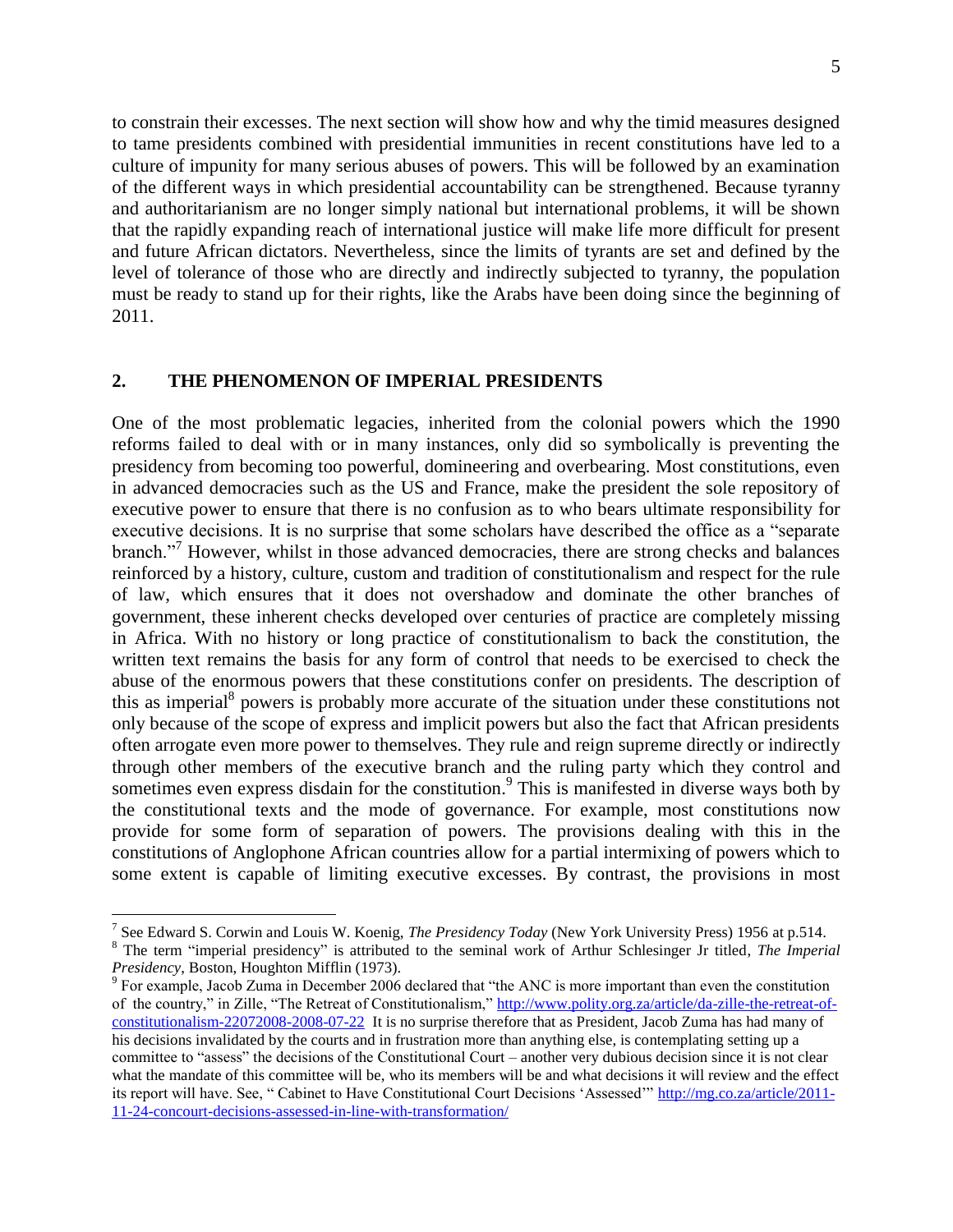Francophone and Lusophone African constitutions have adopted the rather defective French Fifth Republic model.<sup>10</sup> These provide for an overbearing president who dominates the legislature and controls the judiciary. A typical example of this appears under the Cameroon constitution where the purported separation of powers is purely symbolic.<sup>11</sup> Although the Gaullist model has been revised in many post 1990 Francophone and Lusophone African constitutions, the executive remains dominant.<sup>12</sup> In fact, the imperial president is a legacy of the inherited colonial legal order under which the all-powerful colonial governors combined the functions of legislature, executive and judiciary.

Before the 1990s, the judiciaries in Africa had been reduced into the handmaiden of the executive and were thus incapable of operating effectively either as guardians of the constitution, protectors of human rights or impartial enforcers of the rule of law. Recent constitutions now recognise and sometimes purport to protect the independence of the judiciary.<sup>13</sup> As a result, there has been a progressive expansion of judicial power in Africa, very similar to that which has been noted in Eastern Europe since the breakdown of totalitarian communism and the disappearance of the Soviet Union.<sup>14</sup> Judicial independence is at the heart of any credible constitutional system that is designed to promote and ensure respect for the law, especially by the most powerful person in the country, the president. The mechanism for appointing judges is therefore crucial. The emphasis is on an appointment process that is based on objective and transparent criteria and as free from political interference, especially from the president, as possible.<sup>15</sup> Effective judicial independence in many African countries is often overshadowed by the powerful presence of the president intervening directly or indirectly in the appointment process. In Anglophone Africa, judges are appointed by the president and in most cases, this is based on the recommendations of a Judicial Service Commission. There is though some scope for presidential interference. It is in principle, less so under the South African constitution. Under section 174(3) of the South African constitution, the President, appoints the President and Deputy President of the Constitutional Court, after consulting the Judicial Service Commission and the leaders of parties represented in the National Assembly, but appoints the Chief Justice and Deputy Chief Justice after consulting the Judicial Service Commission. The other judges, including those of the Constitutional Court are also appointed by the President after consultations with the leaders of parties represented in the National Assembly following an elaborate procedure in which he is required to select the

<sup>&</sup>lt;sup>10</sup> See generally, Charles Manga Fombad, "Post 1990 constitutional reforms in Africa: A Preliminary Assessment of the Prospects for Constitutional Governance and Constitutionalism." in A.G. Nhema and P. T. Zeleza, *The Resolution of African conflicts*. OSSREA & James Currey, Oxford (2008), pp. 179-199.

<sup>&</sup>lt;sup>11</sup> For example, article  $37(2)$  of the Cameroon constitution states that "judicial power shall be independent of the executive and legislative powers," but then paragraph (3) proceeds to state that " the President of the Republic shall guarantee the independence of the judiciary," clearly indicating that the executive and judiciary are not co-equals. <sup>12</sup> See *ibid.*

<sup>&</sup>lt;sup>13</sup> See further, Charles Manga Fombad, "A Preliminary Assessment of the Prospects for Judicial Independence in Post-1990 African Constitutions," *Public Law* (2007), pp. 233-257.

<sup>14</sup> See C.Neal Tate & Torbjorn Vallinder (eds.), *The Global Expansion of Judicial Power*, New York, New York University Press (1995).

<sup>&</sup>lt;sup>15</sup> It must however be noted that judicial independence is a relative, and not an absolute concept. It does not refer to a single kind of relationship or something that a judicial system ""has"" or ""does not have"", but rather it may have "more of it" or "less of it". See The Asian Development Bank, Judicial Independence Project, "Judicial Independence Overview and Country-Level Summaries", available from *www.abd.org*[/Documents/Events/2003/RETA5987/Final\\_Overview\\_Report.pdf](http://www.abd.org/Documents/Events/2003/RETA5987/Final_Overview_Report.pdf) (Last accessed 18-12-2011).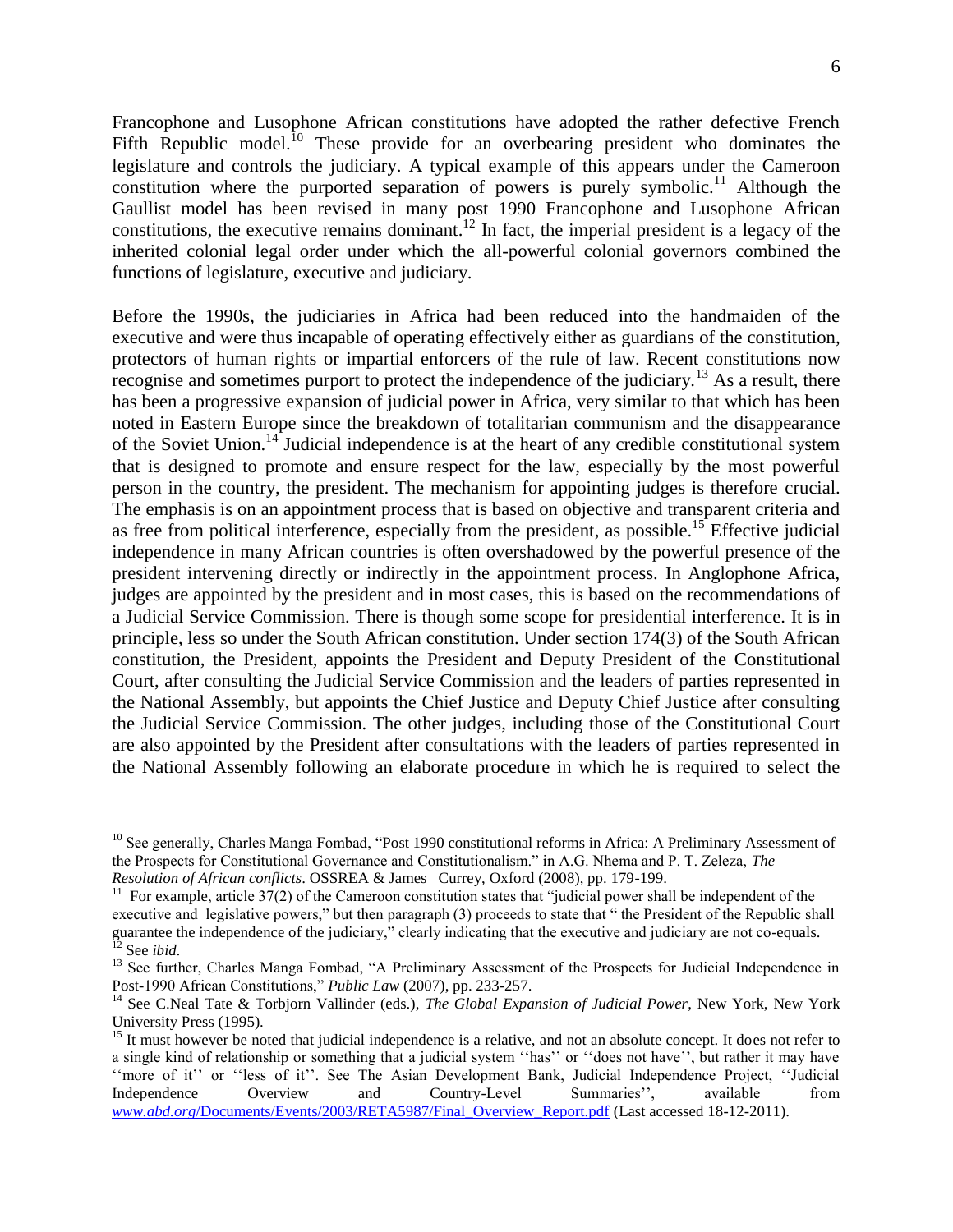judges from a list of nominees submitted to him by the Judicial Service Commission.<sup>16</sup> In Nigeria, the appointment of federal judges is also made by the President acting on the recommendations of the National Judicial Council but this is subject to confirmation by the Senate.<sup>17</sup> In Botswana there is lesser scope for judicial independence because judges are appointed by the President acting on the advice of the Judicial Service Commission whose membership is dominated by presidential appointees, $18$  but more worrying is the fact that in appointing the Chief Justice, who is head of the judiciary and the President of the Court of Appeal, the highest court in the country, he acts alone.<sup>19</sup> By contrast, the scope for judicial independence in Francophone and Lusophone Africa is quite limited because of the decisive role the president plays not only in the process of appointment but also in the promotion and disciplining of judges. The French model that has been widely copied in these countries has been significantly influenced by the Gallic obsessive fear of the threat of legal dictatorship through a "government of judges" that can be traced back to pre-revolutionary France. Under this model, the president is the guardian of the independence of the judiciary, clearly suggesting that the judiciary is not on the same par as the executive but rather below it. This conclusion is reinforced by the powers given to the president to appoint, promote, transfer, and dismiss judicial personnel, which effectively compromises their personal independence.<sup>20</sup> The very strong political interference in the process of judicial appointments, promotions, transfers and dismissals is often mildly disguised by provisions that require the president to act on the "advise" of, or receive the "opinion" of the Higher Judicial Council or similar bodies, which are bodies whose composition are essentially determined by him. He also determines when they meet, draws up the agenda and chairs the meetings.<sup>21</sup> Because of this, such meetings usually take place merely to ratify decisions that have been tabled before them by the executive. Hence, in spite of constitutional provisions that require judges to act solely in accordance with the dictates of their conscience and to be guided only by the law,  $2^2$  there is too much scope for political interference and manipulation of the judiciary for there to be any chance of either functional or personal independence.

Even where the executive-minded judges occasionally take decisions that do not favour the executives these are sometimes ignored to the detriment of impoverished litigants. Presidents usually take an oath to uphold and ensure that the constitution and laws of the land are faithfully executed. They often ignore unfavourable decisions or comply with them when it suits them. Poor compliance with court decisions is not only a problem of some notorious countries like Zimbabwe and Cameroon but also countries with good governance records such as South Africa<sup>23</sup> and Botswana. For example, in Botswana, the delay particularly in repealing provisions

<sup>&</sup>lt;sup>16</sup> See, Section 174 (4).

 $17$  See, Sections 231-269 of the Nigerian Constitution.

 $18$  See, Sections 96(2) and (3) and 100(2) of the Botswana Constitution as amended in 2002.

<sup>19</sup> See, Sections 96(1) and 100(1) *ibid.*

<sup>&</sup>lt;sup>20</sup> See for example, Article  $37(3)$  of the Cameroon Constitution; Article 69 of the Constitution of Gabon; Article 89(1) of the Constitution of Mauritania; and Article 100 of the Constitution of Niger.

 $21$  See for example, Article 37 (3) of the Cameroon Constitution; Articles 69-71 of the Constitution of Gabon; and Article 82 of the Constitution of Mauritania.

<sup>&</sup>lt;sup>22</sup> See for example, Article 37(2) of the Cameroon Constitution; and Article 90 of the Constitution of Mauritania.

<sup>&</sup>lt;sup>23</sup> See, Malherbe and Van Eck, "State Non-compliance with Legal Duties: The Constitutional Court Finally Cracks the Whip," *TSAR* (2009), p. 191, and Bulbulia, "Making the State Pay for its Misdeeds," (2011) <http://www.lycomlawyer.com/Government/2731.htm> (last accessed 18-12-2011).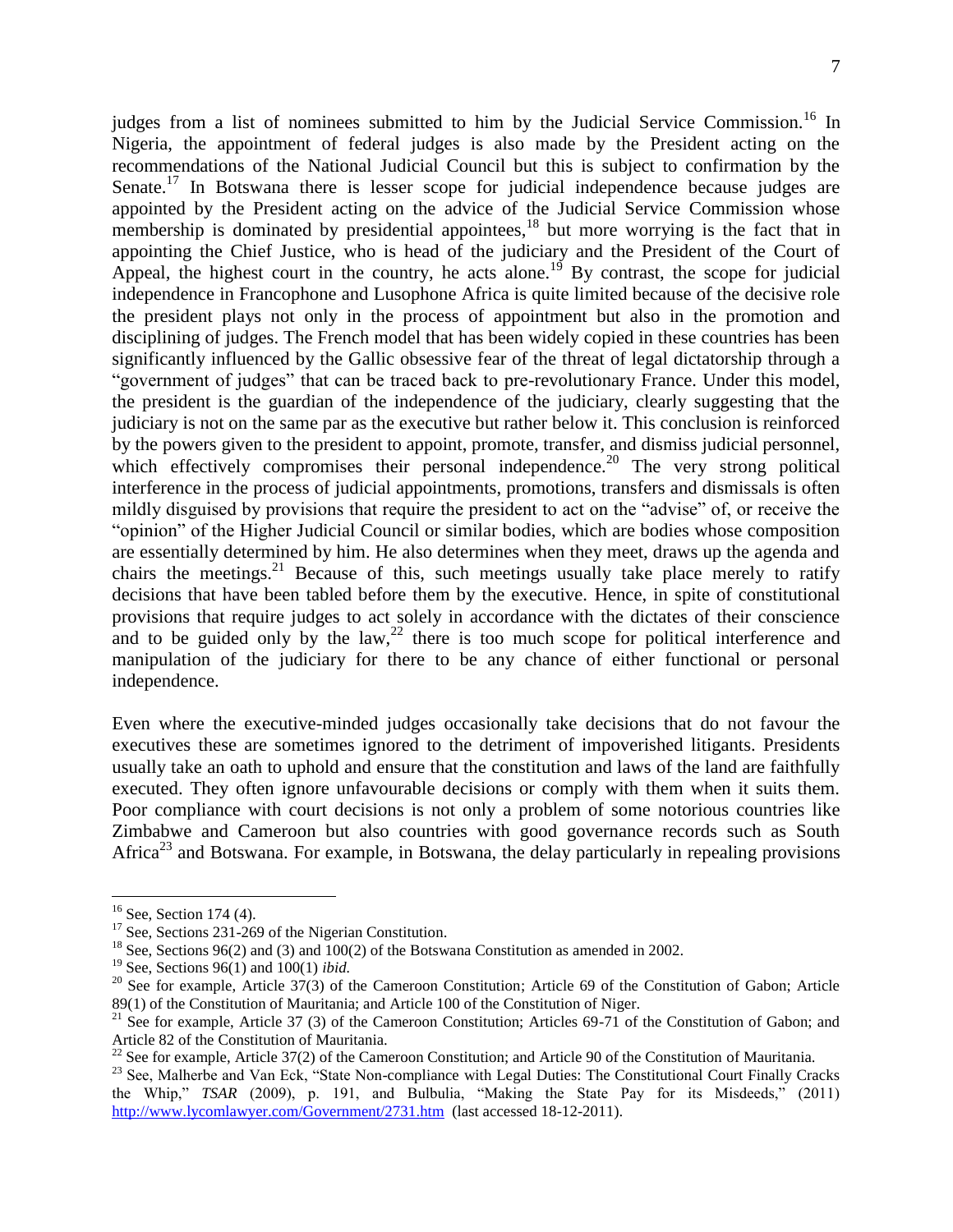declared unconstitutional has left violations unremedied for several years until the government found it politically convenient to act. In the famous case of *Attorney-General v Dow*, <sup>24</sup> after the Court of Appeal declared certain provisions of the Citizenship Act unconstitutional, it took the Government several years to repeal the section. The same delay has been evident with respect to the amendment of other Acts whose provisions were declared unconstitutional by the courts.<sup>25</sup> The implications of these delays are not difficult to imagine; it usually means that a person or group of persons could be deprived of their fundamental rights for the length of time that it takes the Government to repeal the provision in an Act declared unconstitutional for violating the Bill of Rights. The problem of non-compliance is even more serious in some other countries. In Tanzania, Parliament nullified court judgments by amending the legislation.<sup>26</sup> In Swaziland, because the Government openly refused to comply with a number of decisions against it and the  $King<sup>27</sup>$  culminating in the Prime Minister announcing on 28 November 2002 that the Government will not recognize the Appeal Court judgments as they sought to strip the King of his powers which he possesses since "time immemorial," the six Court of Appeal justices resigned in protest and they resumed their functions a year later after the Government retracted the statement. $28$ 

Constitutional design has also ensured dominance of the executive controlled by the president over the legislature. Executive dominance is often aggravated by the hegemonic influence of the dominant parties, which are usually effectively controlled and manipulated by the president and a small clique of his close supporters. As a result, the one-party dominated parliaments merely rubber stamp laws put before them by the executive, in much the same way as was the case under the one party regime of the recent past. Executive dominance of the law-making process is completed by the process of subsidiary legislation because of the absence of any meaningful parliamentary oversight. These anomalies are worst in the Francophone system where "executive legislation," which is the main source of legislation, is usually outside the scope of judicial review for conformity to the constitution. It is no surprise that legislation, especially on electoral matters, deliberately designed to entrench the position of incumbent parties, have usually been approved with little resistance. The problem of weak and ineffective legislatures is particularly acute in Francophone and Lusophone African countries where the system of horizontal and vertical accountability is usually weak.

Limiting the frequent and arbitrary constitutional changes that were so common prior to the 1990s appears to have been on the minds of the constitutional reformers. Almost all African constitutions have now placed restrictions on the process of amending constitutions ostensibly to prevent presidents from making changes that will perpetuate their stay in power. A good number require that constitutional amendments should be approved in parliament by a special majority of

<sup>&</sup>lt;sup>24</sup> [1992] BLR 119 at 154.

<sup>25</sup> See for example, *Kamanakao I & Others v Attorney-General & Another* [2001] 2 BLR 654.

<sup>&</sup>lt;sup>26</sup> Whilst Parliament has a legitimate right to make legislation, it should not use its powers in such as a manner that will bring the judiciary into repute by nullifying their decisions for no other reason than that they do not like the decision and not because they consider the law bad. See generally, Democratic Governance and Rights Unit (DGRU) (Linda Van De Vijver, ed.) *The Judicial Institution in Southern Africa. A Comparative Study of Common Law Jurisdiction*, Siber Inc, Cape Town (2006), at p. 199 hereinafter cited as DGRU Study.

<sup>27</sup> See *Zwane v Swaziland Government*; *Dlamini v Dlamini and Sikondze* ; *Minister of Home Affairs et al v Fakudze et al*; and *Gwebu and Bhembe v Rex*, which are discussed in DGRU Study, *op. cit.* pp. 176-178. <sup>28</sup> *Ibid.*pp. 178-180.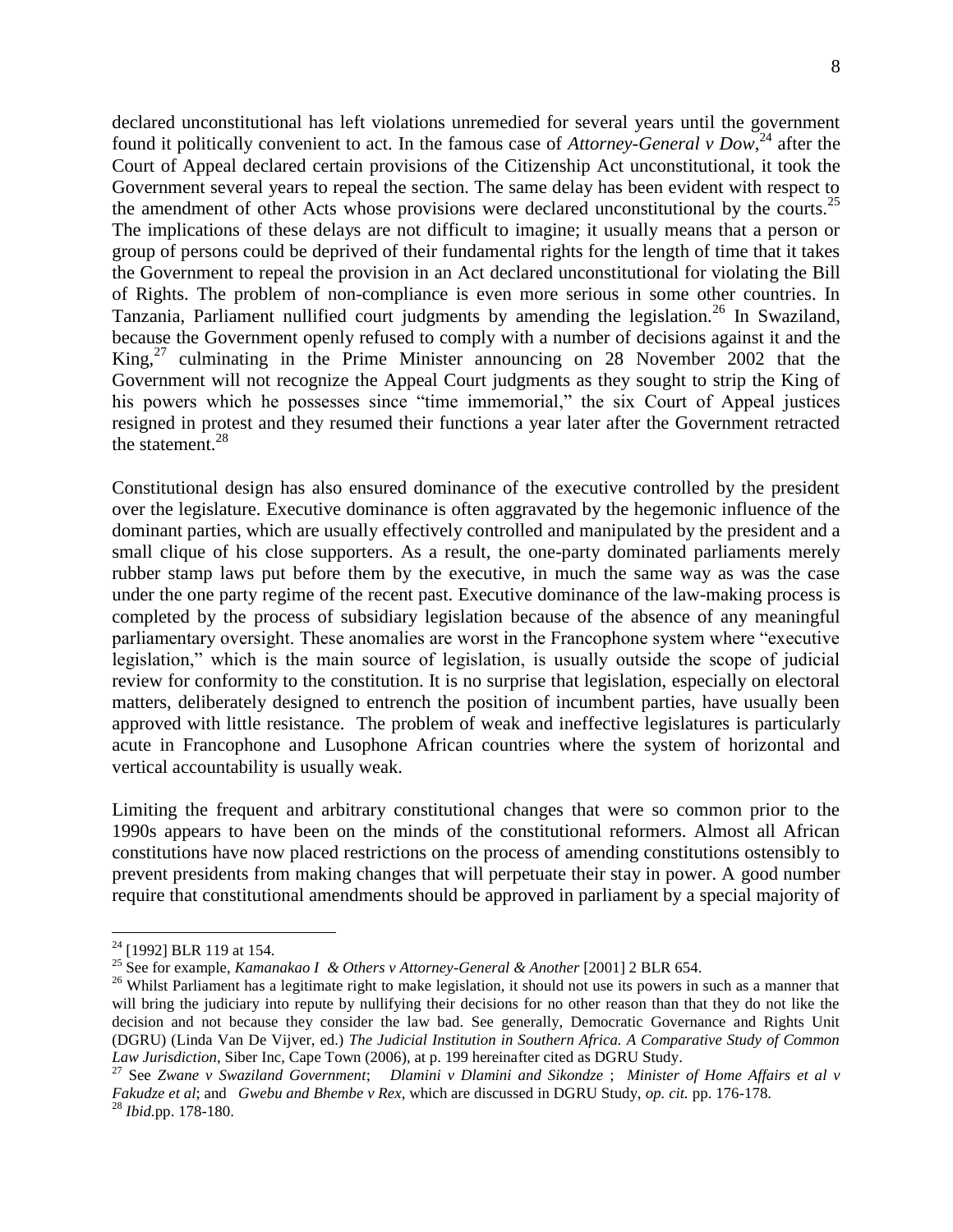two-thirds or three quarters<sup>29</sup> or that failing such a majority, the proposed amendment be put to a referendum.<sup>30</sup> In some constitutions, amendments must not only get the approval of a special parliamentary majority but must also be submitted to a referendum.<sup>31</sup> In spite of these constitutionally entrenched checks, one of the hallmarks of the 1990s constitutional rights revolution - constitutional provisions imposing term limits on the tenure of presidents - have rapidly and easily been removed in many countries facilitating the emergence life presidencies or "monarchies" such as in Cameroon, Equatorial Guinea, Togo, Gabon and Uganda.<sup>32</sup> It is therefore an irony that in spite of two decades of democratisation Africa remains the least democratised region with some of the oldest and longest serving leaders in the world.<sup>33</sup>

The exorbitant presidential powers that has provided the foundation for the "Big Man" syndrome that pervades the African political landscape is often reinforced by the attempts to shield African leaders from legal liability in constitutional immunities provisions. In some cases presidential accountability is further limited by impeachment provisions in the constitution. We shall now see how this further entrenches presidential dominance impunity.

# **3. PRESIDENTIAL IMMUNITIES IN AFRICAN CONSTITUTIONS**

 $\overline{a}$ 

What appears to have made the extensive abuse of the excessive presidential powers in Africa possible is the wide ranging regime of presidential immunities which enables incompetent and corrupt leaders to get away with their crimes.<sup>34</sup> Do presidential immunities necessarily guarantee impunity? To answer this question, it will be necessary to examine the nature and scope of these immunities. But before looking at this it will be important to see whether there is a justification for their existence.

 $29$  See for example, Article 158 of the Angolan Constitution; Article 135 of the Constitution of Niger; and Article 116 of the Constitution of Gabon, which in addition, requires that proposals be put before the Constitutional Council for an opinion, although it is not clear what the purpose of such an opinion is. For example, will an adverse opinion mean that Parliament should not be allowed to discuss the proposal or that it should not be put to a referendum?  $30$  See, article 116 of the constitution of Gabon; and article 135 of the Niger constitution.

<sup>&</sup>lt;sup>31</sup> See for example, section 89 of the Botswana constitution; article 178 of the constitution of the Republic of Congo; and article 118 of the constitution of Mali. Under article 99 of the constitution of Mauritania, the President may avoid the inconvenience of a referendum by ensuring that he obtains three-fifths votes of Parliament convened in congress.

<sup>&</sup>lt;sup>32</sup> See generally, Charles Manga Fombad and Nathaniel Inegbedion, "Presidential Term Limits and their Impact on Constitutionalism in Africa," in Christina Murray and Charles Manga Fombad (eds.) *Fostering Constitutionalism in Africa*, Pretoria, PULP (2010), 1-29.

 $33$  The present record for longevity in power for some of the notorious "sit-tight" leaders is as follows: Teodoro Obiang Mbasago, 33 years in power, Jose Santos of Angola, 33 years, Robert Mugabe of Zimbabwe, 32 years, Paul Biya of Cameroon, 30 years, Yoweri Museveni, of Uganda, 26 years, Baise Campoare of Burkina Faso, 25 years, Mswati III of Swaziland, 25 years, Omar Bashir of Sudan, 22 years, Idriss Deby of Chad, 22 years and Isaias Afewerki of Eritrea, 19 years. As regards age, Robert Mugabe is 87 years old, Abdoulaye Wade of Senegal 84, Paul Biya, 78, Ellen Johnson Sirleaf of Liberia, 76, Bingu Wa Mtalika of Malawi 76 and Hifikepunye Pohamba of Namibia 75. The differences in age between the presidents in Africa and those of the developed world has been estimated at 25 years!See, "Ages of African Leaders",

<http://www.ghanaweb.com/GhanaHomePage/NewsArchive/artikel.php?ID=214951>and "African/World Leaders" Ages Compared," <http://groups.yahoo.com/group/africanvibes/message/8762>

<sup>34</sup> See John Hatchard, "Presidential Removal: Unzipping the Constitutional Provisions," 44 *Journal of African Law*  (2000), p.1 *et seq*; and also see generally, John Hatchard, Muna Ndulo and Peter Slinn, *Comparative Constitutionalism and Good Governance in the Commonwealth. An Eastern and Southern African Perspective*, note 6 pp. 81-95.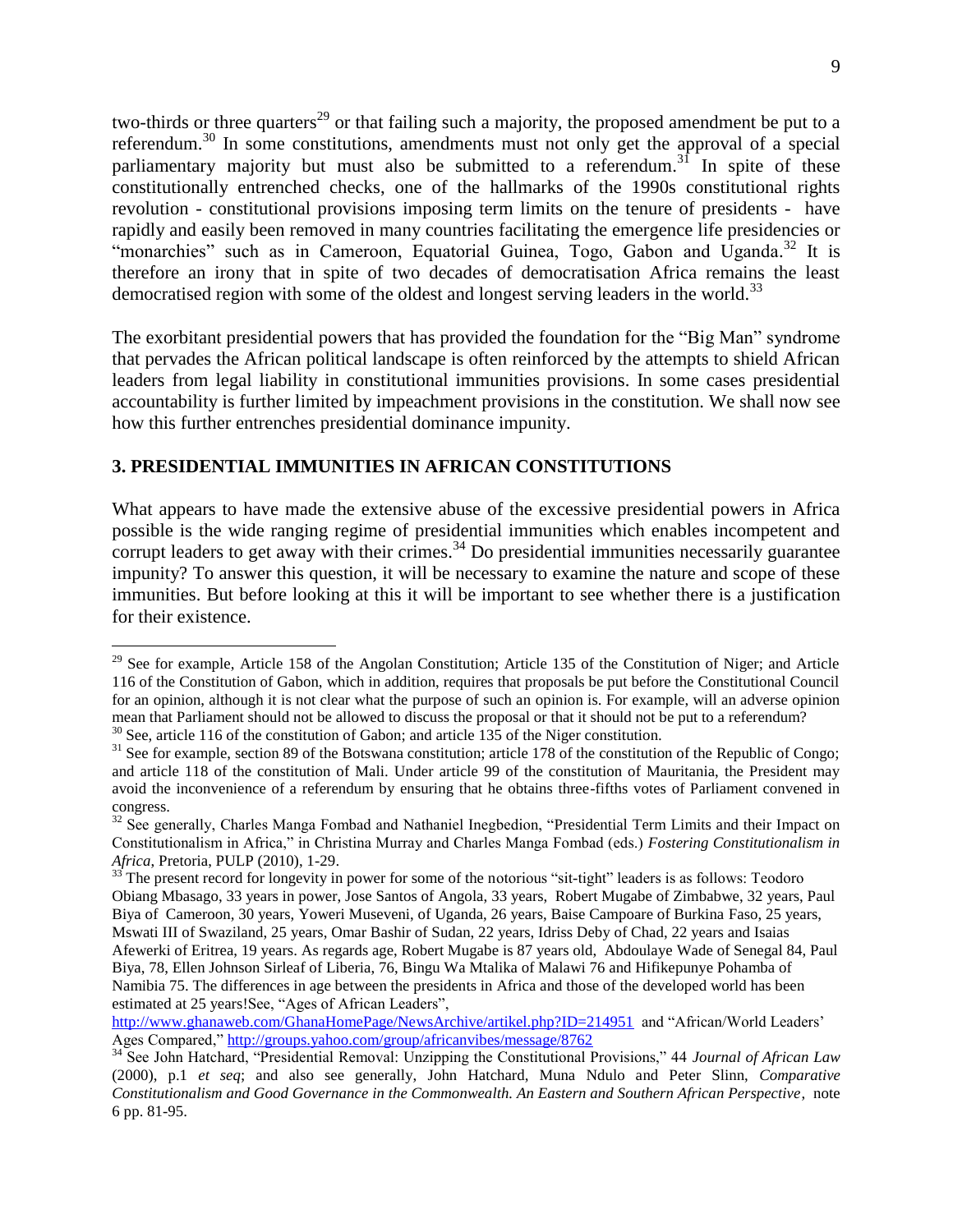#### **3.1 The rationale for presidential immunities**

 $\overline{a}$ 

The roles and special responsibilities and duties vested on the president as sole repository of executive power are enormous. Because of the huge and exacting nature of these responsibilities most constitutions have granted him immunity in absolute or qualified form to enable him discharge his duties with as much freedom as possible. The fear is that court proceedings are likely to distract his attention or embarrass and hamper him from concentrating on his responsibilities. The mere possibility of being sued could pose a serious distraction of the president"s attention to his public duties. This is particularly important because executive power is usually vested in him alone or in those situations where he is required to use his own discretion. The risk of liability may make him reluctant to exercise his discretion for fear of attracting liability if things go wrong. Another justification is that the president in acting should be as free as possible from fears of any adverse consequences of his actions. The threat of liability could appreciably inhibit the fearless, vigorous and effective administration of government policies. This immunity is also intended to protect the dignity of the office of the president and not him personally. Presidents make decisions on matters that are far-reaching, sensitive and sometimes likely to arouse intense feelings. It is in the public interest for the president to act in a confident, skilful and decisive manner without the fear that a disgruntled citizen may sue him.

Historically, as a personification of the state, presidents were granted absolute immunity. The Common Law maxim of "the King can do no wrong," was received in many Anglophone countries. <sup>35</sup> In modern times, absolute immunity is difficult to justify. Whether or not the immunity succeeds to achieve the primary purpose of enabling the president to discharge his duties without the fear of potentially distracting proceedings and without placing him above the law will depend on the nature and scope of the immunity. We shall now examine the different approaches adopted under some African constitutions.

# **3.2 The nature and scope of presidential immunity and accountability provisions in African constitutions**

In defining the extent to which presidents are immunised from civil and criminal proceedings, most of the immunity provisions in African constitutions specify the limits of their liability for acts and omissions committed either before or during their tenure. The nature and extent varies from country to country. The most significant general feature is that whilst most Anglophone African constitutions have separate provisions dealing with immunities and impeachment, Francophone African constitutions usually deal only with the issue of impeachment.<sup>36</sup> One may infer from this that beyond the circumstances of liability specified in the impeachment provisions, there is no other basis of liability but this is not very obvious from the general

 $35$  The basis for this rule was the wider principle that the King cannot against his will be made to submit to the jurisdiction of the King"s courts. See Albert Dicey, *Introduction to the Study of the Law of the Constitution*, London, Macmillan & Co. Ltd (1945), at p. 527; and William Blackstone, *Commentaries on the Laws of England*, William Browne, ed .St. Paul, West Publishing (1897).

<sup>&</sup>lt;sup>36</sup> A notable exception to the general pattern in Anglophone African constitutional practice is South Africa where the constitution only deals with presidential impeachment.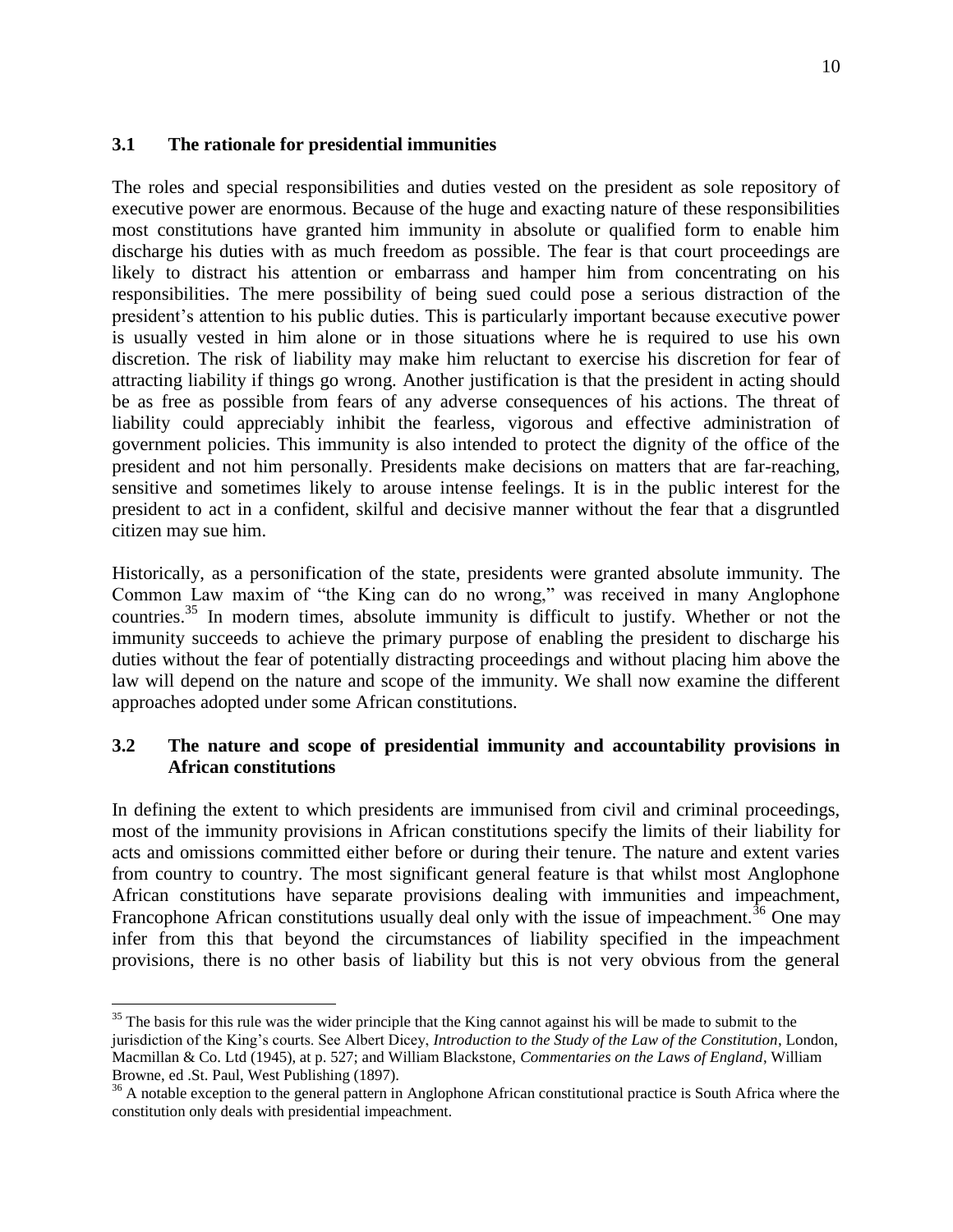scheme of things. For convenience of analysis more than anything else, we shall discuss the nature and implications of the immunity provisions before looking at the impeachment provisions.

### **3.2.1 Absolute and Qualified Immunities**

The first form of immunity arises in those situations where the president, or in this specific instance, the King, is granted absolute immunity from both civil and criminal proceedings. For example, section 50 (1) of the Lesotho constitution states:

"Whilst any person holds the office of King, he shall be entitled to immunity from suit and legal process in any civil cause in respect of all things done or omitted to be done by him in his private capacity and to immunity from criminal proceedings in respect of all things done or omitted to be done by him either in his official capacity or in his private capacity."

Another instance of such absolute immunity appears under section 11 of the Swaziland constitution which states that, "the King and *iNgwenyama* shall be immune from – (a) suit or legal process in any cause in respect of all things done or omitted to be done by him." Such absolute immunity is potentially unproblematic in the case of Lesotho where the King is a constitutional monarch and is thus not likely to engage in any activities that could incur liability. It is however a problem in Swaziland, where in spite of the existence of a constitution, the King remains an absolute monarch and the presidential immunity simply places him above the law.<sup>37</sup>

The most common form is qualified immunity which is found in most Anglophone African constitutions and covers criminal liability. For example, section 41 (a) of the Botswana constitution states:

"Whilst any person holds or performs the functions of the office of President no criminal proceedings shall be instituted or continued against him in respect of anything done or omitted to be done by him either in his official capacity or in his private capacity."

This is rather too broad and would enable the president to get away with serious crimes committed whilst in office even crimes committed in order to prolong his stay in power and escape from prosecution.

Whilst recognising the importance of immunity from criminal prosecutions, certain constitutions have however qualified this form of immunity. For example, article 127(1) of the Angolan and article 43(1)(b) of the Equatorial Guinea constitutions exclude from such immunity, impeachable offences.<sup>38</sup> Qualifying immunity from criminal prosecutions in this way is very important in those constitutions which have no provisions providing for the impeachment of the president in the case of certain serious crimes. The recent Kenyan constitution in article 143(4) qualifies the immunity further by stating that it will not extend to a crime for which the president may be prosecuted under any treaty to which Kenya is a party and which prohibits such immunity.

<sup>&</sup>lt;sup>37</sup> See generally, Charles Manga Fombad, "The Swaziland Constitution of 2005: Can Absolutism be Reconciled with Modern Constitutionalism?" 23 *SAJHR* (2007), pp. 93-115.

 $38$  Also see article 91(2) of the Malawi constitution.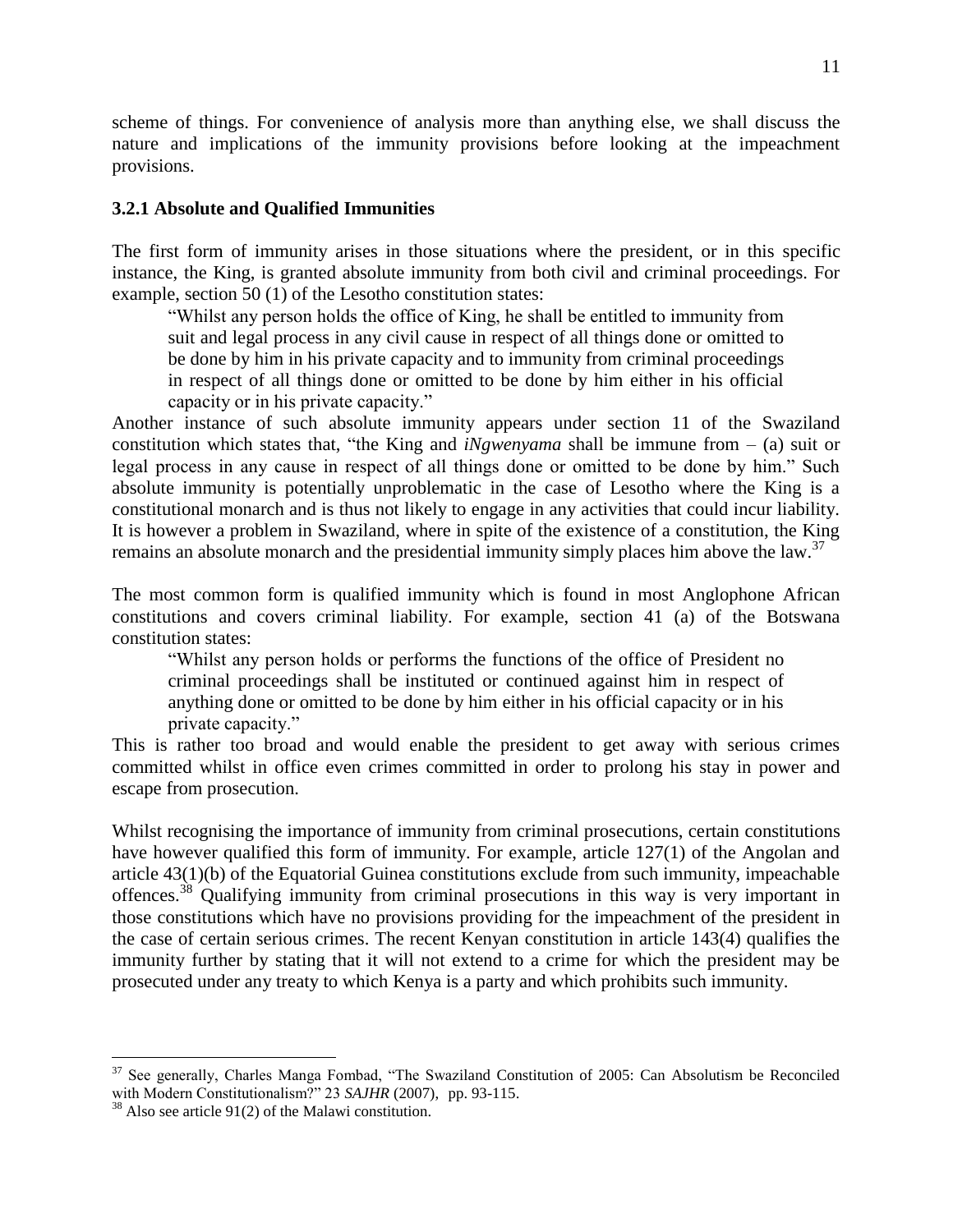Under some constitutions presidential immunity from prosecution is for life and may only be lifted by parliament if it considers this to be in "the public interest."<sup>39</sup> An example of this is section  $43(3)$  of the Zambian constitution.<sup>40</sup> Parliament had to intervene and lift former President Chiluba's immunity before criminal proceedings were brought against him for corruption.<sup>41</sup> Under article 133 of the Angolan constitution, a former president loses his immunity if he was removed from office. A variant of post-tenure immunity appears under article 57(6) of the Ghanaian constitution which only allows civil or criminal proceedings to be instituted against a former president for acts or omissions committed during his tenure if such proceedings are brought within three years after he ceases to be president. A rather odd approach is adopted in article 115 of the Burundian constitution which prohibits any prosecution of a former president if no proceedings were commenced against him when he was in office. This ignores the fact that some of these crimes may only become known after he leaves office.

In spite of the apparently clear terms in which presidential immunity from criminal proceedings is often expressed, the interpretation of such provisions has sometimes provoked controversy. For example, although section 308(1)(a) of the Nigerian constitution of 1999 states that no criminal proceedings shall be instituted or continued against the president and other specified officials, the Nigerian Supreme Court, in *Fawehinmi v Inspector General of Police*, <sup>42</sup> held that this did not preclude the police from investigating a criminal complaint made against the president or any of the specified officials. It however made it clear that such an investigation did not extend to questioning the officials protected by the immunity provisions until they have left office. Although one may doubt the usefulness of any investigations which excludes questioning the officials until they leave office, for reasons that will shortly be explained, it is better than commencing an investigation only after they have left office.

As regards civil liability, although most immunity provisions restrict immunity from civil proceedings for official acts or omissions committed during the period when the president is in office, there are some differences in approach. For example, under article 43(2) of the Equatorial Guinea constitution, there is immunity from any civil action for an act or omission committed in an official capacity when the president leaves office. It is not clear here why the state cannot be sued. The Tanzanian constitution allows civil proceedings to be brought against the president for an act or omission committed in a private capacity before or after the president assumed office provided 30 days" notice is given. This is quite unique but an important way of enhancing presidential accountability.

In spite of the desirability of protecting presidents from distracting and sometimes politically motivated vexatious actions, there are serious problems with immunities especially when it relates to crimes committed before they assumed office. First, there are too many serious question raised as to why a person who lives under the cloud of criminal prosecution should be

 $39$  A different approach is adopted by the Sudanese constitution which in article 45 empowers the National Assembly to strip the President of his immunity from criminal action.

<sup>&</sup>lt;sup>40</sup> See article 69(3)(b) of the constitution of Gambia, and article 31(3)(b) of the constitution of Namibia.

<sup>&</sup>lt;sup>41</sup> A special session of Parliament lifted his immunity on 18 July 2002. See Taylor Scott. "Beyond Neopatrimonial Leadership: The Prosecution of Past Presidents in Africa" Paper presented at the annual meeting of the International Studies Association, Hilton Hawaiian Village, Honolulu, Hawaii, 5 March 2005(unpublished) and " Court Blocks Chiluba Prosecution,"<http://www.odiousdebts.org/odiousdebts/index.cfm?DSP=content&ContentID=4983>  $42$  [2002] FWLR (Pt. 108) 1355.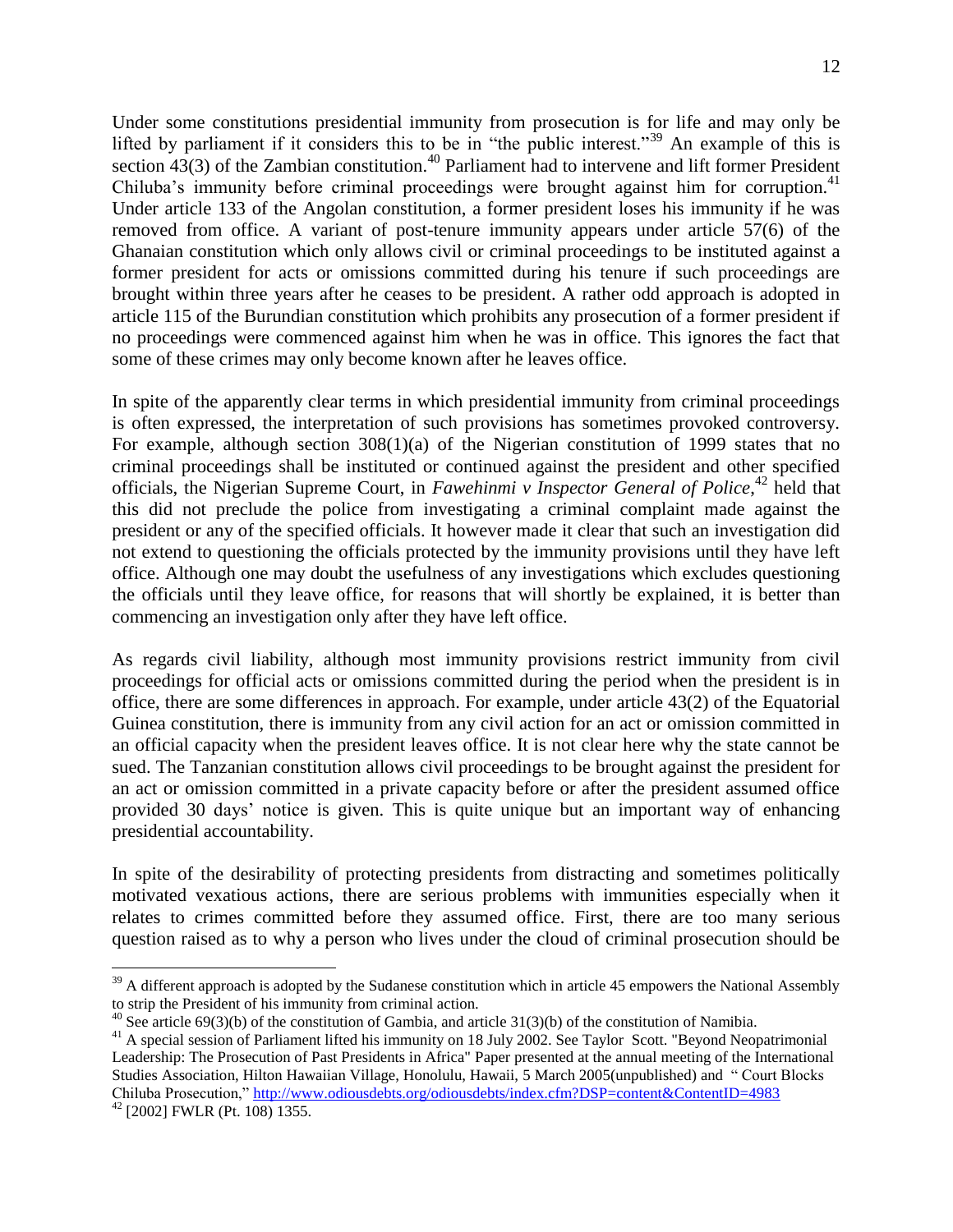allowed to stand or stay in an office as important as that of president without clearing his name. Should the fact that such action is pending not be sufficient to cast doubt about his credibility to run such an office? Can a person over whom a cloud of suspicion for say, embezzlement or corruption really be expected to run a clean government? Would he not use his time in office either to cover up or prolong his stay in power to benefit from the immunity or even change the law to escape from liability? The record of mismanagement and embezzlement of African leaders is sufficiently bad to indicate that presidents who allegedly committed crimes before they assumed office are likely to continue. South Africa"s President Jacob Zuma is a living example of what happens. He came to power when serious allegations of corruption against him were withdrawn by the National Prosecuting Authority under dubious circumstances. Today corruption and embezzlement of public funds by ministers and other highly placed public figures flourishes whilst the level of unemployment, poverty and poor service delivery protests have become the order of the day. <sup>43</sup> What better evidence can be provided to show that such persons should never be allowed to occupy the highest position in the state? The second problem is that such leaders may use their period in office to destroy the evidence or intimidate witnesses. Although in most cases, it is usually provided that where provision is made by any law limiting the time within which proceedings of any description may be brought against a former president, the period in office shall not be taken into account in calculating any period of time prescribed, this may not be of very much help. African leaders are well noted for prolonging their stay in office and the progressive removal of the term limits introduced in the 1990s suggests that the continent is steadily moving towards life presidencies which guaranties impunity. Even in those cases where the president retires, given the record of long tenures, by the time they leave office, it might be too late to bring an action. Witnesses might have died or their recollection of events may no longer be accurate and reliable. Investigations carried out during the president's term in office, as the Nigerian case of *Fawehinmi v Inspector General of Police* may help but will not entirely eliminate the complications of lapses of memory in post- tenure prosecutions.

Ultimately, whether or not the limited scope for accountability provided by these immunity, provisions can be used to curb presidential excesses depends on the courts. Regardless of the facts, finding presidents liable for wrongful acts or omissions committed in office is not something that African judges will easily do, especially where this relates to a sensitive political issue. This is true not only for countries with a poor governance record. A recent court case in Botswana, a country that has gained an international reputation as Africa"s leading example of a transparent and fully functioning multiparty liberal democracy and a relatively independent judiciary, is a sombre reminder that in the absence of water tight restrictions, African leaders will almost stop at nothing in their attempts to neutralise their opponents and cling on to power. In the case, *Gomolemo Motswaledi v Botswana Democratic Party, Seretse Khama,& Others*, 44 because of factional in-fighting within the ruling Botswana Democratic Party, the President of the Republic and also President of the party, in his capacity as the latter decided to suspend the appellant (the secretary general of the party) from the party. This effectively prevented the appellant from standing for parliamentary elections and even more significantly, it tilted the balance between the competing factions within the party in favour of the President"s faction.

<sup>&</sup>lt;sup>43</sup> See, "Our Greedy Government,"<http://www.extraordinaire.co.za/search/our-greedy-government.php>which provides a comprehensive list of numerous corrupt activities that senior government officials and politicians have been involved in.

<sup>&</sup>lt;sup>44</sup> See, Court of Appeal No. CACLB-053-2009.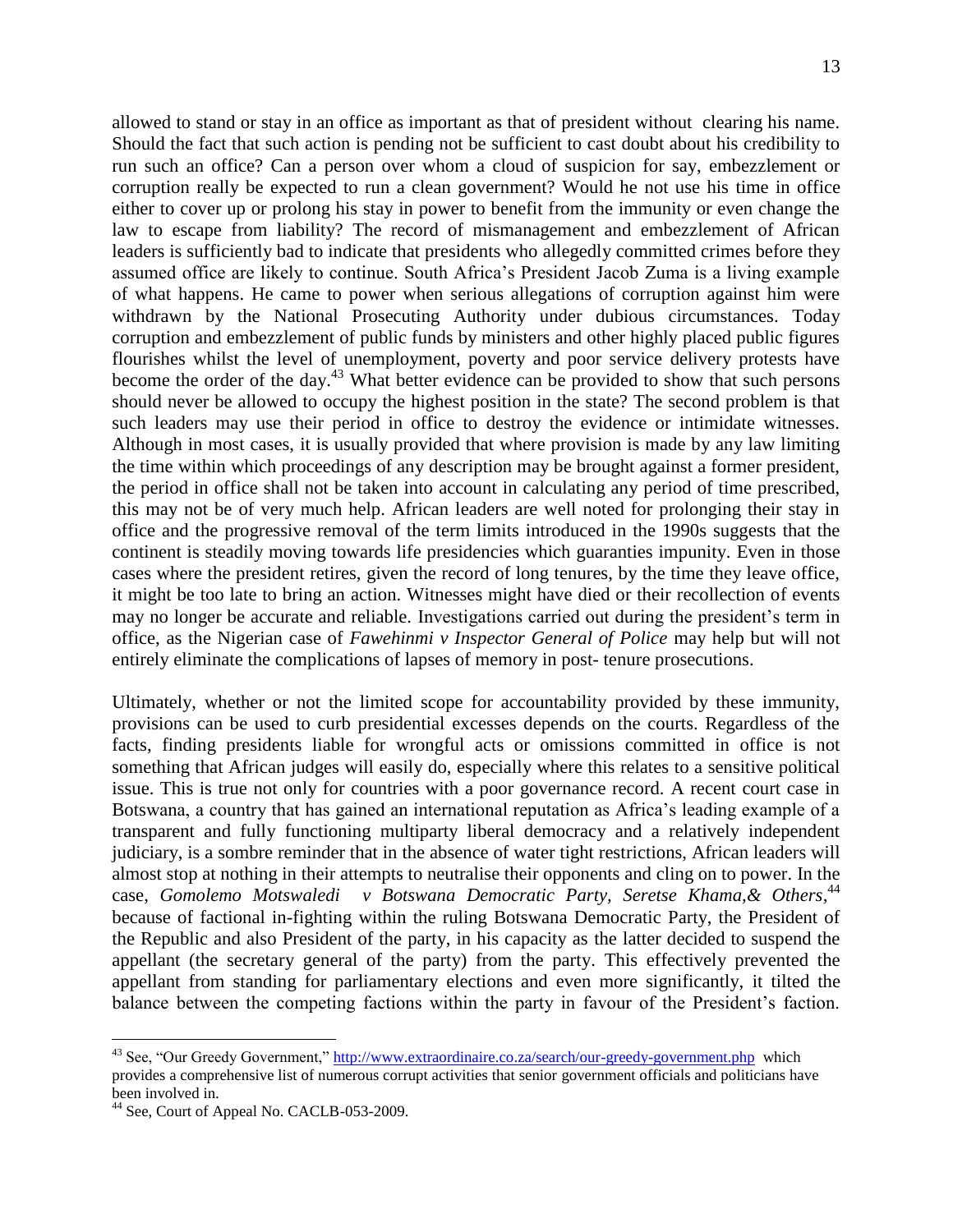When the applicant challenged the legality of the President's action, the latter successfully relied on section 41(1) of the Botswana constitution which states that no civil proceedings shall be instituted against the President with respect to anything done or omitted to be done in his private capacity. This is one of the frequent and numerous instances when presidential immunities are used in Africa to unfairly neutralise political opponents and violate the spirit of the constitution which all presidents take an oath to defend and protect. It is also one of the numerous instances when deferring legal action to when the president retires will make no sense.

The Botswana case shows that once the president"s conduct comes within the scope of the immunity, whether it be absolute or qualified immunity, the president's motive is irrelevant; the immunity operates as a complete bar to the action. The effect of the immunity is therefore to override the president's permanent and fundamental duty as a citizen to act within the law. This certainly cannot be fair for a person who is the chief law enforcer and the protector of the constitution who is supposed to lead by example. This is particularly so when the President is, as in this case, was certainly acting in his personal capacity and was acting for his personal benefit rather than in the interest of the country. This was arguably an abuse of presidential powers. Unlike many other countries, the Botswana constitution does not provide for the impeachment of the president when he abuses powers. In those constitutions that have impeachment provisions, could abuses of the immunity provisions be checked by the impeachment provisions?

# **3.2.2 The nature, scope and effect of impeachment provisions**

Impeachment proceedings potentially provide the most potent method of punishing abuse of office under modern African constitutions. This however depends on the nature and scope of crimes covered and the manner in which the proceedings are conducted. This is the only form of accountability for crimes committed in office by presidents provided for under most of the constitutions of Francophone Africa and the approach adopted is markedly different from that under Anglophone African constitutions.

Under most of the Francophone African constitutions, the only ground for impeaching the president is treason.<sup>45</sup> Others are more elaborate. For example, article 138 of the constitution of Burkina Faso includes any violations of the constitution and misappropriation whilst article 173 of the Chadian constitution includes threats, grave and systematic violation of human rights, misappropriation of public funds, corruption, drug trafficking, introduction of toxic waste, and disposing or storing this on national territory. Proceedings are usually conducted before either a Court of Impeachment or a High Court of Justice composed of members of parliament and judges of the Supreme Court.

Under other constitutions, mainly those of Anglophone Africa, many of the provisions on impeachment are very elaborate. Impeachable crimes include the following:

i) Crimes of treason and espionage

- ii) Fraudulent conversion of public funds and any other dishonest acts prejudicial or inimical to the economy.
- iii) Wilful violation of the constitution, abuse of office, wilful violation of the oath of allegiance.

<sup>&</sup>lt;sup>45</sup> See for example, article 53 of the Cameroon constitution and article 78 of the constitution of Gabon.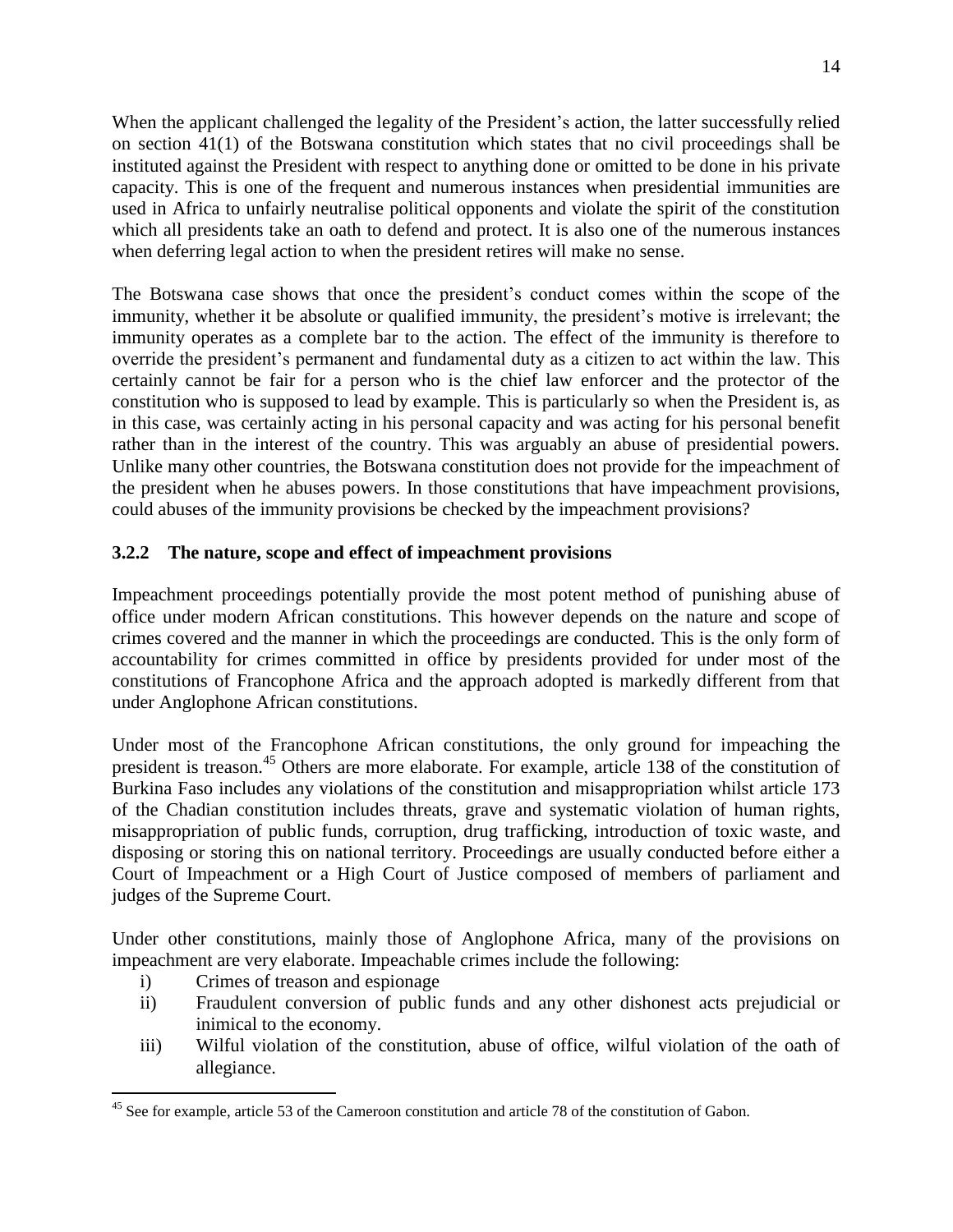- iv) Any conduct that brings or is likely to bring ridicule to the office of president, or contempt and disrepute.
- v) Heinous crimes

 $\overline{a}$ 

vi) Any acts which violate the democratic state, rule of law, state security or the regular functioning of the institutions of the state. $46$ 

Some go even further. Article 143(1) of the Kenyan constitution provides for the impeachment of the president where there are "serious reasons for believing that" he has committed a crime under international law. Article  $46(A)(2)(a)$  and (b) makes it an impeachable crime for the president to violate any law concerning the ethics of public leaders or contravene the conditions concerning the registration of political parties specified in article 20(2) of the constitution. Under article 46A(5) of the Tanzanian constitution and article 175 of the Chadian constitution the president is required to vacate his office immediately when allegations are made against him and the impeachment proceedings commence. In most cases, a special committee, usually of parliament is constituted to investigate the allegations and make recommendations to parliament. A supermajority vote of 2/3 in favour is required for the president to be impeached.

The scope of crimes for which the president may be impeached under many African constitutions should under any minimal standards of constitutional justice deal with all the abuses that are regularly taking place in Africa. Even the Ugandan constitution in article 107 lists most of the crimes indicated above as impeachable. Yet nothing has been done to the president who in the last few years has been accused of massive embezzlement, frequent violations of the constitution including the changing of the term limits provisions after bribing members of parliament, frequent rigging of elections and regular harassment of the opposition.<sup>47</sup> Why have these elaborate impeachment provisions failed to check the abuses of power that are a daily occurrence in Africa?

A number of factors have practically reduced the impeachment provisions into dead letters *ab initio*. A major problem is that the impeachment process in Africa as in most other countries in the world is a political more than a legal process. It has effectively been neutralised by Africa"s farcical democracy. Dependent as it is on the weight of parliamentary majorities, it is difficult to see how it can ever effectively work or pose a veritable threat to the abuse of office by Africa"s imperial presidents. Not only do the progressive institutionalisation of dominant parties render this impossible but even the term limits which should have ensured an alternation of power have rapidly been removed and opened the way for life presidents and impunity. But perhaps more challenging is the fact that even where term limits survive, they can at most only ensure that an old imperial president is replaced by a new one with the help of the powerful and deeply entrenched dominant parties and continues from where his predecessor ended. With the rare exceptions of Zambia and Malawi where the incoming presidents from the same parties as their successors tried to hold their predecessor accountable for their misdeeds in power, it is increasingly unlikely that future African leaders who come to power through electoral

 $46$  See article 129 of the Angolan constitution, article 41(6) of the constitution of Equatorial Guinea, article 67 of the constitution of Gambia, article 69(1) of the constitution of Ghana, article 145 of the Kenyan constitution and article 89(1) of the South African constitution.

<sup>&</sup>lt;sup>47</sup> See for example, "Corruption Endemic in Uganda," [http://www.guardian.co.uk/katine/2009/mar/13/corruption](http://www.guardian.co.uk/katine/2009/mar/13/corruption-endemic-in-uganda)[endemic-in-uganda](http://www.guardian.co.uk/katine/2009/mar/13/corruption-endemic-in-uganda) and " Uganda: Oil Deals: MPs Boycott Museveni Meeting." <http://fr.allafrica.com/comments/list/aans/post/post/id/201112060925.html>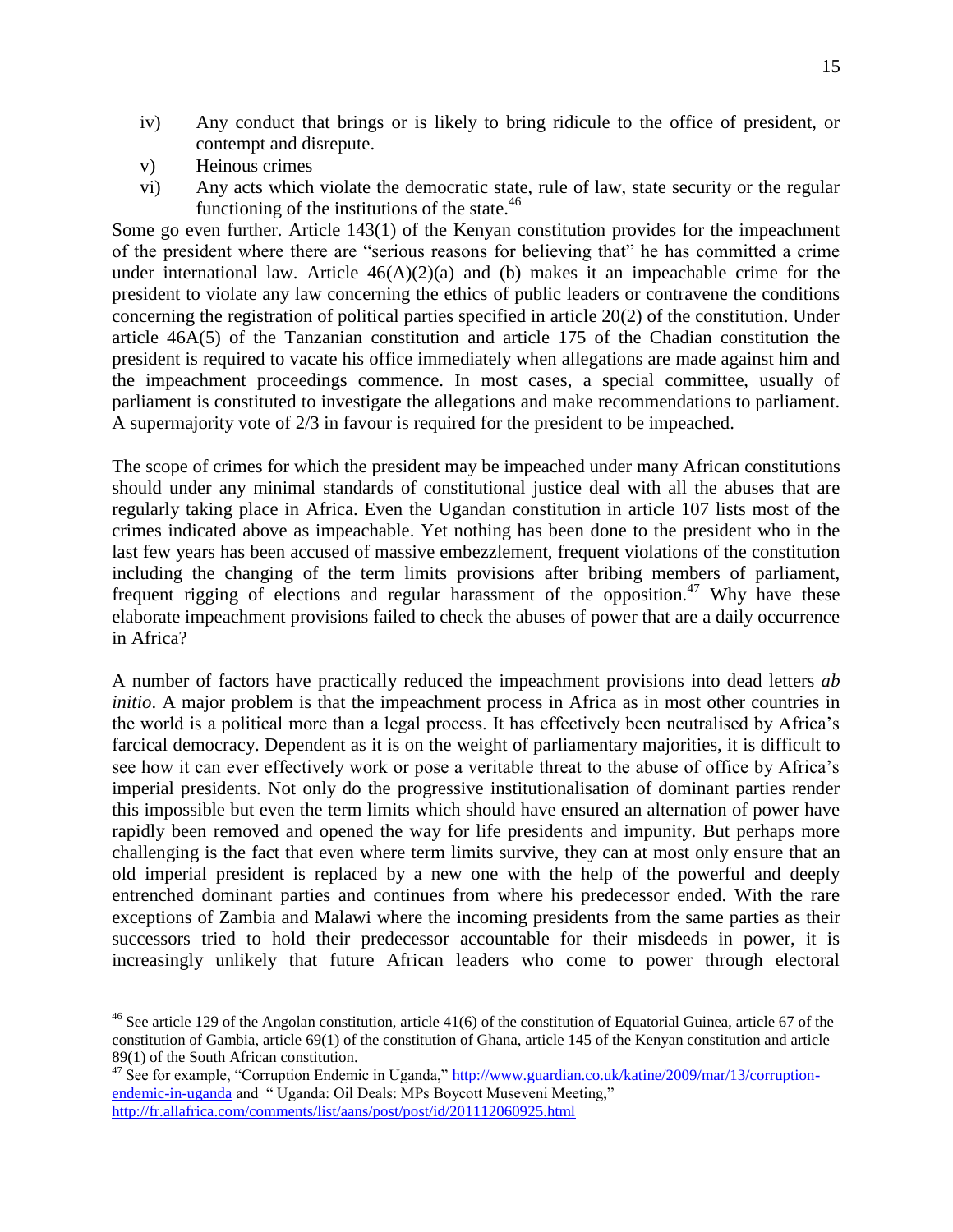manipulation of the emerging dominant parties will want to rock the boat by trying to prosecute their successors for crimes that they might have committed. The culture of "scratch my back, I scratch your back" is too deeply embedded for this to happen. It would appear from this that the present and future African strong men can continue to be as tyrannical, corrupt, repressive and incompetent as ever and can expect to get away with it. In spite of this apparently gloomy prospects, it is contended that the present accountability measures need to be strengthened but more importantly, the days of impunity are disappearing because of the expanding reach of international justice.

# **4. STRATEGIES FOR STRENGTHENING ACCOUNTABILITY AND ELIMINATING PRESIDENTIAL IMPUNITY FOR ABUSE OF POWERS**

As Daniel Kaufmann has rightly pointed out, history has repeatedly shown that even those who come to power with good intentions soon become corrupt.<sup>48</sup> He notes that they take advantage of their position to enrich themselves and their family and friends. In order to accomplish this, they silence those who threaten their position and as one injustice leads to another and their friends fewer, they grow more paranoid and oppressive. They desperately cling to power for fear that if they lose control, they will not only lose their fortune and freedom but possibly their lives. There is therefore need to strengthen the accountability mechanisms before African leaders begin to think of entrench themselves once in power. Limiting the scope of presidential powers and immunities is now necessary. Failing this, there is the possibility of civil action to check presidential excesses. But perhaps the most potent weapon against corrupt and repressive leaders today is the expanding reach of certain international measures that may be taken against them. These various options will now be briefly considered.

# **4.1 Limiting the scope of presidential powers and immunities**

 $\overline{a}$ 

Three particularly problematic aspects of presidential powers need to be re-examined in order to curb the pervasive abuse of powers that has continued under the post 1990 constitutional dispensations.

The first of these is the power of making appointments to certain positions. Specific criteria must be laid down to ensure that all presidential appointments especially for senior positions in the military, the public service and the judiciary are informed by clearly defined objective criteria based on experience, expertise and qualifications which limit the scope for partisan political considerations. In particular, there is need to ensure that commissions which make the necessary recommendations for appointments, such as the Higher Council of Magistracy (in Francophone countries) or the Judicial Service Commission (in Anglophone countries) are genuinely independent and its membership constituted in a manner that those appointed directly or indirectly by the Government should never make up more than one third of the membership. Thus, although the appointments are made by the Government, the appointment process must be such that merit rather than political considerations should be the decisive factor.

<sup>&</sup>lt;sup>48</sup> Cited by Tesfaye Habisso, "The Problematic of Leadership Succession in Africa: Why do Leaders Cling to Power?," [http://www.starafrica.com/en/news/orange-african-social-venture-prize/detail-news/view/the-problematic](http://www.starafrica.com/en/news/orange-african-social-venture-prize/detail-news/view/the-problematic-of-leadership-succession-171878.html)[of-leadership-succession-171878.html](http://www.starafrica.com/en/news/orange-african-social-venture-prize/detail-news/view/the-problematic-of-leadership-succession-171878.html)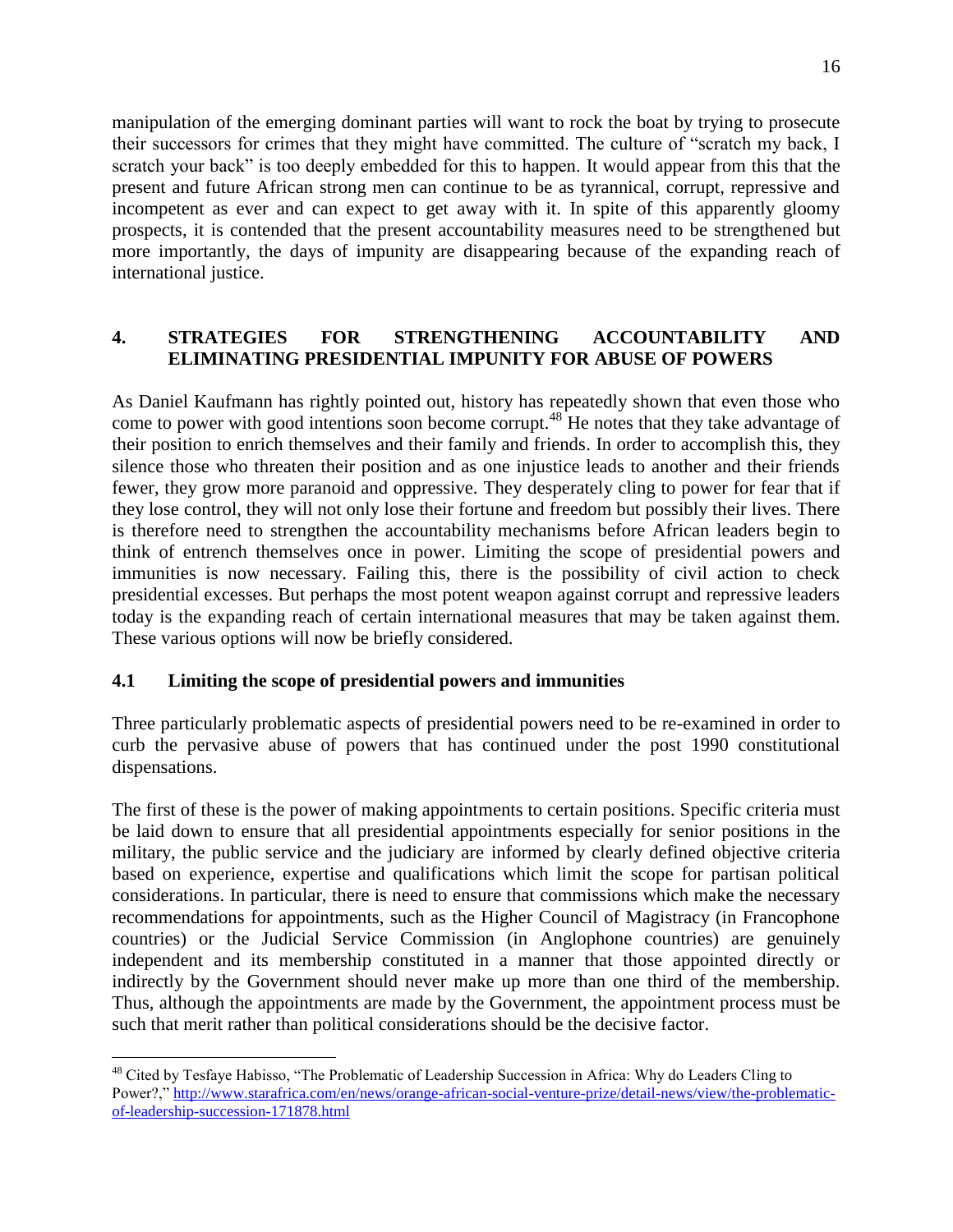Second, there is need to fundamentally restructure the modern state to reduce the excessive concentration of powers that has led to "imperial" presidents operating from state capitals where too much power and decision-making has also been concentrated. To enhance the quality and practice of democracy and accountability as well as recognise cultural and ethnic diversity and also promote equal and equitable development, there is need in many countries for devolution or decentralisation of power in order to establish new centres of authority and policy-making. The need to enable people today to have a greater say in the running of their daily lives cannot be gainsaid but the exact form that the devolution should take will depend on the complexity of the society. For example, this requires more effective steps towards the decentralisation of powers through federal systems in certain complex multiethnic societies such as Nigeria, Ethiopia, Sudan, and South Africa. On the other hand, Francophone Africa will need to overcome the Gallic obsession with centralisation of powers especially to defuse regional tensions in countries such as Senegal, Cameroon<sup>49</sup> and DR Congo. What is actually needed is effective local government and not merely local administration which is what is provided for under many of the present unitary and highly centralised constitutional structures.

Third, term prolongations do not only threaten the budding seeds of democracy and constitutionalism but often drive presidents to extremes such as murdering political opponents who threaten their positions or siphoning state funds to buy political support. Presidential term limits was one of the major innovations in the post-1990 period and became a standard provision in most African constitutions have been amended in many constitutions.<sup>50</sup> It is submitted that the successful and effective constitutionalisation of two terms limits provisions, which is a crucial measure in strengthening Africa"s fragile democracy, requires the introduction of some protective measures and incentives that will accommodate the sometimes legitimate fears of incumbents to encourage rulers to retire gracefully. Term limit provisions should therefore guarantee former leaders a certain minimum level of personal protection, as well as benefits and privileges befitting their status and role as former presidents. One of these measures is protection against future politically motivated persecution, the risk of which may not necessarily come from opposition parties but as recent history shows, from the party of the former president.<sup>51</sup> Furthermore, term-limit provisions need to be entrenched so as to make their amendment extremely difficult.

As regards immunity, the constitution should allow for presidential immunity with respect to both civil and criminal proceedings, but in order to ensure that this immunity does not become a licence for abuse of powers, the following should be exceptions:

<sup>&</sup>lt;sup>49</sup> Charles Manga Fombad, "Cameroon's Constitutional Conundrum: Reconciling Unity with Diversity", in Kenyan Section of the International Commission of Jurists and Konrad Adenauer Stiftung, *Ethnicity, Human Rights and Constitutionalism in Africa*, Kenyan Section of the International Commission of Jurists, Nairobi (2008), pp.121-156.

<sup>&</sup>lt;sup>50</sup> More recently, former president Mamadou Tandja of Niger tried but failed to pressurise Parliament to amend the constitution in order to secure a third term in office. He then proceeded to organise a referendum through which the term limit was removed. As a direct result of the political crisis that this provoked, he was overthrown in a military coup in February 2010. See, "Niger: Who needs presidential term limits." <http://allafrica.com/stories/200908170007.html>

<sup>&</sup>lt;sup>51</sup> This is fully discussed in Charles Manga Fombad and Nathaniel Inegbedion, "Presidential Term Limits and their Impact on Constitutionalism in Africa," *op. cit.*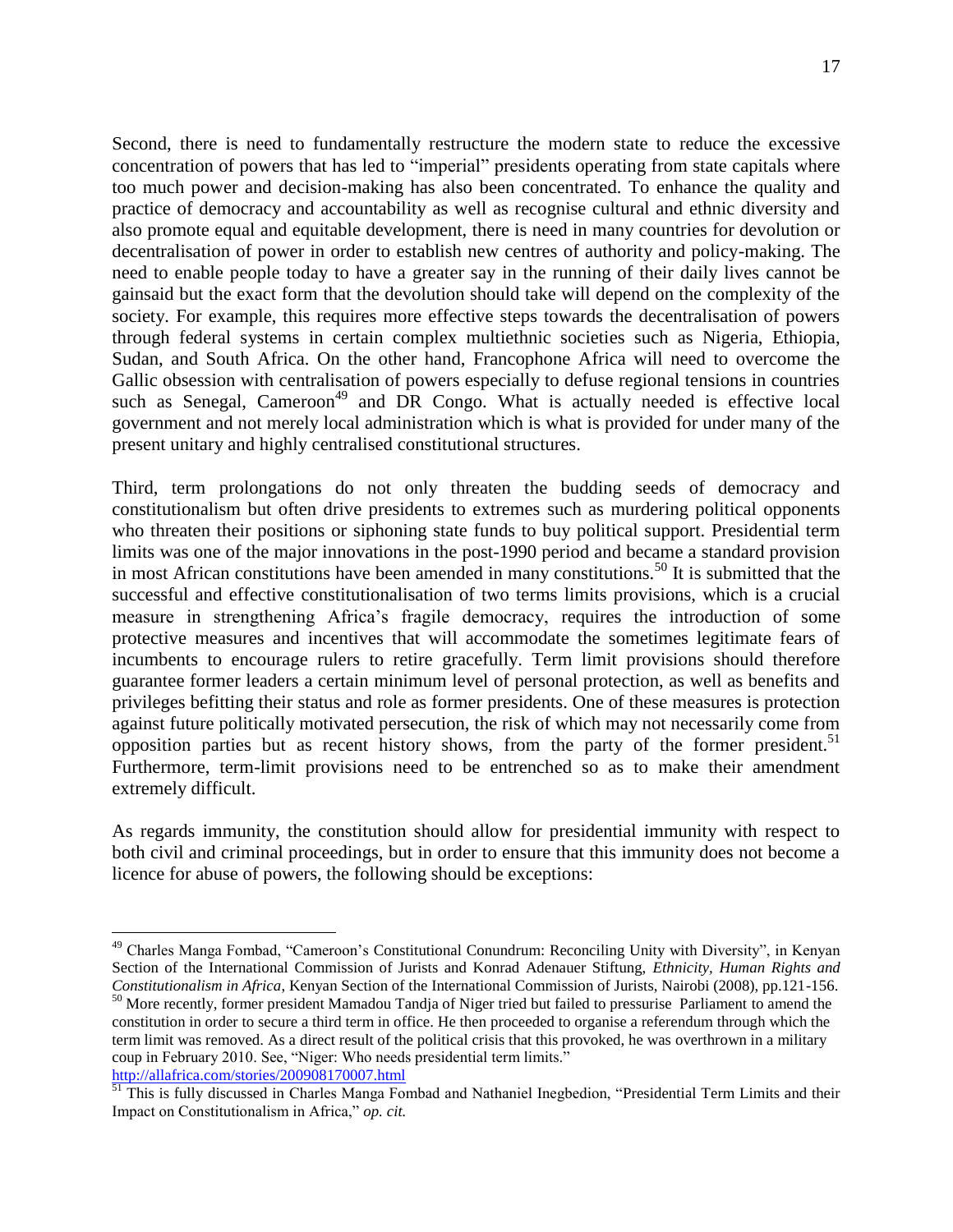- i) crimes or wrongs committed before the president assumed office. To reduce the risk of corrupt leadership, the presidential office should be reserved for those who have a clean record and not those who want to use the office to escape liability for their past misdeeds.
- ii) any private act that amounts to abuse of the official position for private ends as well as any act that violates the spirit of the constitution. $52$
- iii) immunity should be limited only to those acts, whether private or official that are in bona fide exercise of the presidential duties. Courts should have the discretion to deny immunity where they come to the conclusion that the action will not materially affect the president"s ability to defend his interests, nor significantly harm national interests or interfere with the proper discharge of his duties.

Even in the absence of such constitutional changes, there are possibilities of making presidents accountable through civil recovery action.

# **4.2 The civil recovery action**

 $\overline{a}$ 

An important measure that could help to enhance accountability in Africa is the possibility of using the civil recovery action to recover funds illegally obtained through the misuse of presidential powers. It has the advantage that the action could be brought against funds located anywhere in the world and the case can be brought by any interested party and the action is not affected by the fact that the president is now deceased or has fled to a safe haven. Three key elements are usually associated with the civil recovery action *viz*, tracing of assets, freezing them and their forfeiture. The two best examples of the use of this procedure to recover funds involved the former Nigerian military dictator Sani Abacha and the former Zambian president, Frederick Chiluba.<sup>53</sup> This action has many advantages.<sup>54</sup> It focuses solely on recovering the benefits of the looting of state assets. Since there is no need for a conviction, the burden of proof is lower. The case can be heard in any country and not necessarily the home country of the president and thus the presidential immunities will not apply or even if they do apply, this does not prevent the action being brought against the family or associates of the president. The possibility of a civil recovery action neutralising the effects of presidential immunities that attempt to shield a president from accounting for illegally acquired wealth could serve as an effective deterrent to presidential corruption. The effectiveness of this process however depends on states worldwide being prepared to counter corruption and other abuses of powers. In this regard, the international stance against abuse of power is a manifestation of the expanding reach of regional and international justice that needs to be explored because of its potential to strengthen Africa"s faltering move towards constitutional governance.

### **4.3 Accountability arising from the expanding reach of regional and international justice**

<sup>&</sup>lt;sup>52</sup> If these standards were followed, the Botswana Court of Appeal would not have allowed the President of Botswana to use presidential immunity as a means to get rid of his political rivals in *Gomolemo Motswaledi v Botswana Democratic Party*, *op. cit.*

<sup>53</sup> For a discussion of both cases, see John Hatchard, "Strengthening Presidential Accountability: *Attorney-General of Zambia v Meer & Desai & Others*," 5 *Journal of Commonwealth Law and Legal Education* (2007), pp. 69-76. <sup>54</sup> *Ibid.* at p.70.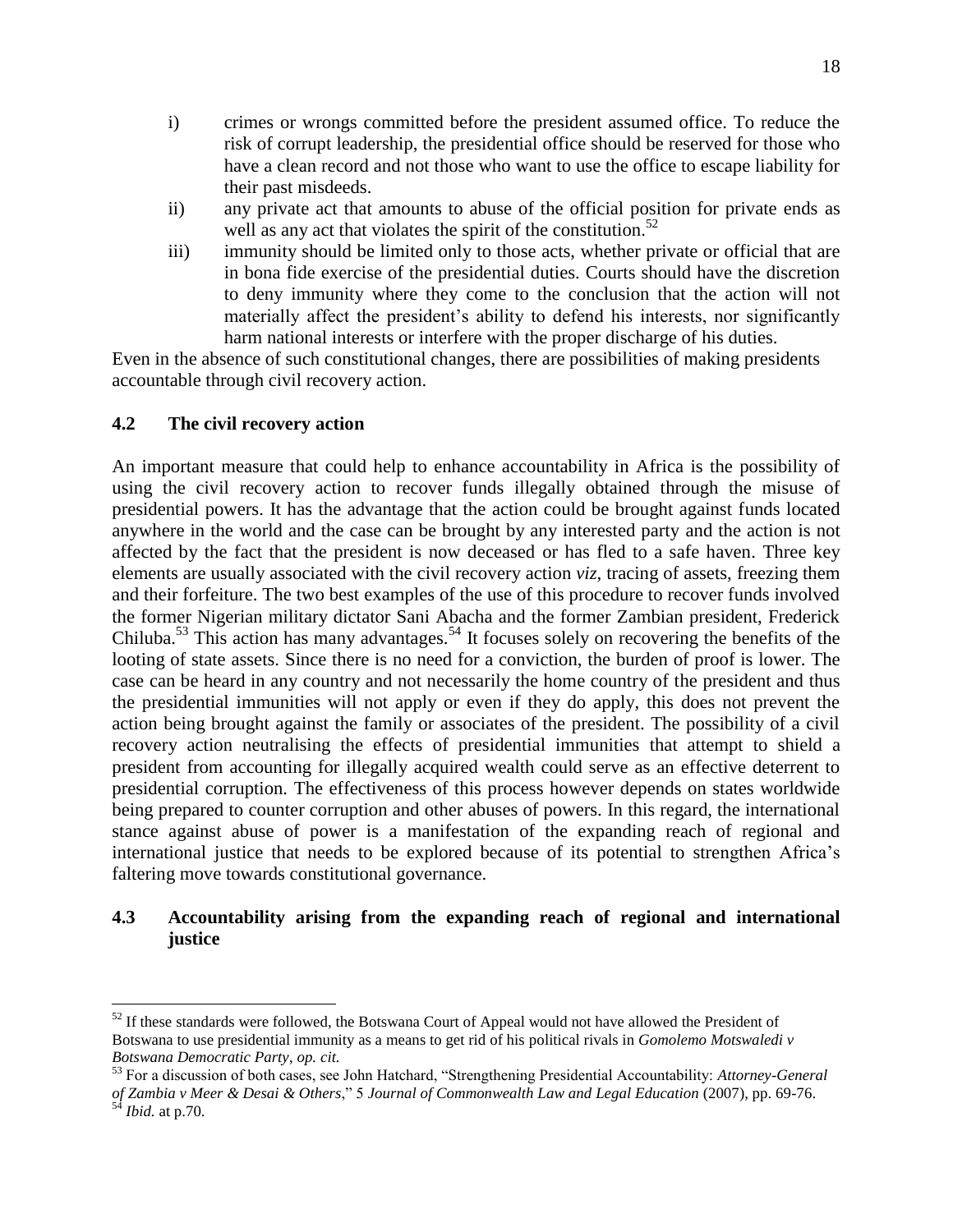For decades, the principle of sovereignty and non-interference in the domestic affairs of states enshrined in both the Charter of the United Nations and that of the Organisation of African Unity (OAU), enabled African leaders to get away with flagrant abuses of powers. However, from 1945, numerous international instruments both at regional and international level laid down minimum standards of human rights protection and have monitoring bodies to scrutinise national performance. Besides obligations voluntarily undertaken under international treaties, perhaps the most significant development today is the growing number of regional and international frameworks that are designed to put pressure on African leaders to conform to certain constitutional standards of governance. Democracy, good governance, respect for the rule of law and respect for human rights are no longer matters that are within the absolute discretion of states. Because of the increasing internationalisation of certain fundamental constitutional law principles at both regional and international level, African leaders who abuse their powers may well escape domestic accountability but will remain liable because of the obligations arising under the different regional and international instruments that the country has signed. The two main frameworks for countering presidential impunity, one at regional level and provided for by the African Union (AU) and the other at the international level, and provided for by the International Criminal Court processes will now briefly be discussed.

# **4.3.1 The African Union mechanism**

In the 1960s and 1970s, the predecessor of the AU, the OAU was too busy trying to eradicate all forms of colonialism to bother about democracy and good governance. In fact, its Charter did not provide it with the powers to intervene and the organisation was impotent and therefore kept silent when civil wars ravaged member states. It did not show much concern over the frequent gross human rights violations by some of the continent"s bloodiest dictators, such as Francisco Macias Nguema of Equatorial Guinea, Jean-Bedel Bokassa of the Central African Republic and Idi Dada Amin of Uganda. Unlike the Charter of the OAU, the preamble of the Constitutive Act of the AU emphasises the importance of democracy, human rights and the rule of law. Like its predecessor, the AU also reaffirms the principles of sovereignty and non-intervention as well as prohibiting the use of force or the threat of the use of force amongst member states but this is heavily qualified. The AU can now intervene in member states under article 4(h) of the Constitutive Act in respect of grave circumstances specifically defined as amounting to "war crimes, genocide and crimes against humanity." Under article 4(o), the AU rejects "impunity" and paragraph (p) states that it condemns and rejects "unconstitutional changes of governments."

With the above provisions there should be no excuse for the AU not acting and using military force if necessary when a leader seeks to prolong his stay by using military force that threatens the life of his people and possibly international security. It has however been very wary when dealing with violations by some of the big states. When there was a coup d"etat in Anjouan, the organisation had no hesitation in ordering an invasion of the island under what was code-named "Operation Democracy in Comoros"on 25 March 2008. Although there had been similar coups in other countries both before and after 2008 the organisation has often done nothing more than threaten or impose ineffective sanctions against the coup plotters.

By adopting article 4(h) the AU became the first international organisation to formally recognise the concept that the international community has a responsibility to intervene in crisis situations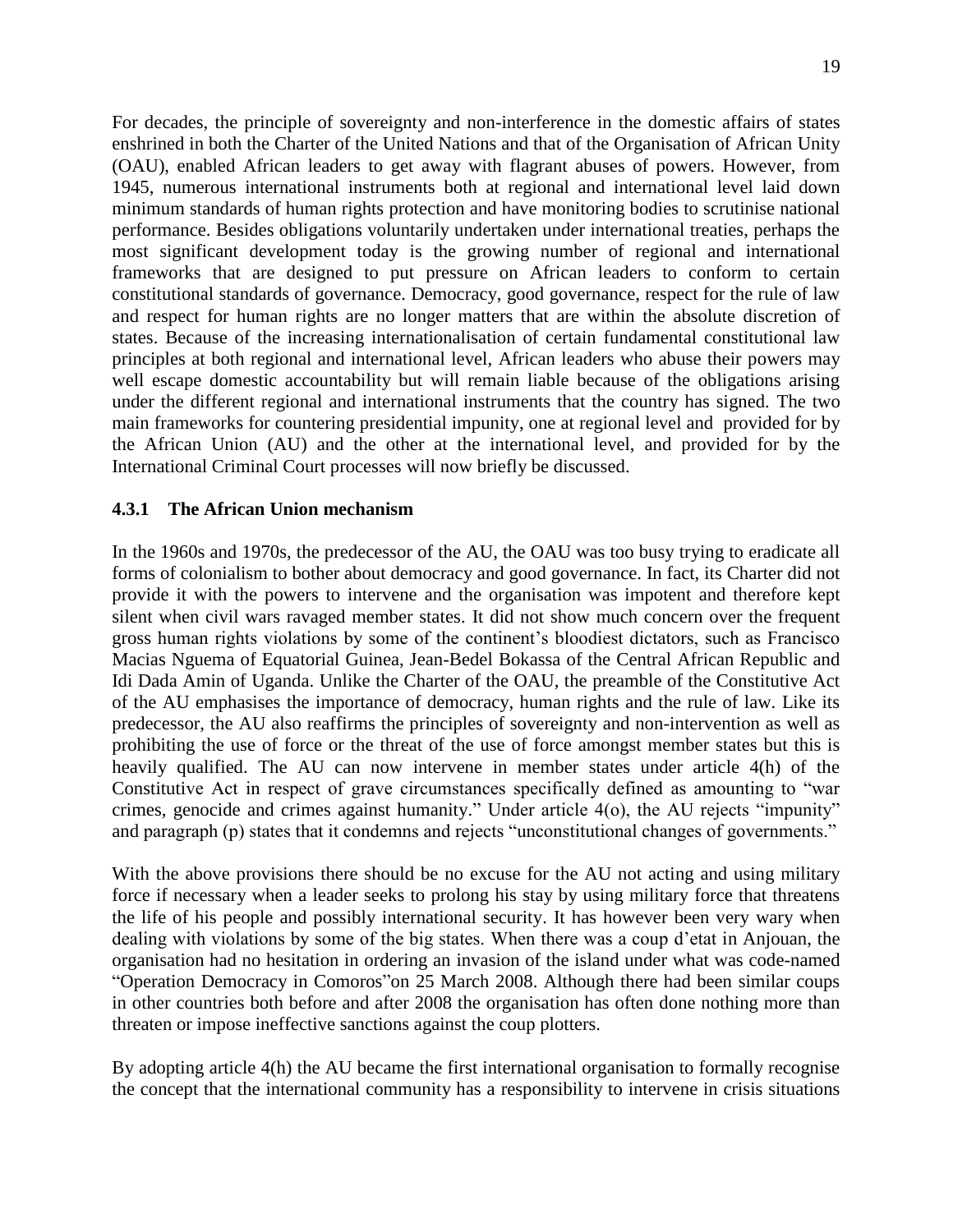if the state is failing to protect its population. It was only during the 2005 World Summit that member states of the UN accepted this responsibility to protect (R2P) principle as a norm of international law. <sup>55</sup> Although aspects of this principle have been expressed in one form or another over the years,<sup>56</sup> the modern foundations for this principle appear to have been the Responsibility to Protect Report submitted by the International Commission on Intervention and State Sovereignty (ICSS), set up by the Canadian Government in September 2000. Based on the idea that sovereignty is not a privilege but a responsibility, it outlined the responsibilities which the international community has to prevent and halt four crimes: genocide, war crimes, crimes against humanity and ethnic cleansing. Critics have claimed that the R2P principle is an imposition of the West on developing countries, but as Edward Luck points out, the early endorsement of the principle in a less caveated version by the AU suggests otherwise.<sup>57</sup> The principle is considered to have at least three parts. First, the principle that the state has responsibility to protect its population from genocide, war crimes, crimes against humanity and ethnic cleansing (that is, mass atrocities). Second, the principle that if the state is unable to protect its population on its own, the international community has a responsibility to assist the state by building capacity. This could be done in several ways; such as by means of building early-warning capacities, mediating conflicts between political parties, strengthening the security sector, and mobilising standby forces. Finally, there is the principle that if the state manifestly fails to protect its citizens from mass atrocities and peaceful measures do not work, the international community has the responsibility to intervene, first diplomatically, then more coercively, and as a last resort, with military force. What is clearly emerging is that intervention for human protection purposes, including military intervention without a state"s consent is legitimate in extreme cases when major harm to civilians is occurring or imminently apprehended and the state in question is unable or unwilling to end the harm or is itself the perpetrator of the harm.<sup>58</sup> This R2P principle must be seen as an attempt by international law to ensure accountability and good governance, protect human rights, promote social and economic development and ensure a fair distribution of resources within the state. Although the nature, scope, tools and emerging practice is still subject to debate, it is nevertheless clear that a president can no longer violate the human rights of his people on the scale that was done by Idi Amin, Jean-Bedel Bokassa and Marcias Nguema and expect the AU to ignore this. The fact that the AU has failed to act in spite of the repeated allegations of genocide in Darfur however reflect the challenges that the organisation faces in implementing its very progressive foundation document. In fact, the record of the AU so far in dealing with abuses by African leaders in

[http://www.humansecuritygateway.com/documents/TSF\\_theUNandR2P.pdf](http://www.humansecuritygateway.com/documents/TSF_theUNandR2P.pdf)

 $\overline{a}$ <sup>55</sup> See the 2005 World Summit Outcome Document adopted by the General Assembly,

[http://www.srhhivlinkages.org/uploads/docs/articles/worldsummitoutcome\\_2005\\_en.pdf](http://www.srhhivlinkages.org/uploads/docs/articles/worldsummitoutcome_2005_en.pdf) In 2006, the Security Council in Resolution S/RES/1674 reaffirmed key paragraphs, 138 and 139 which attempt to define the scope of the responsibility to protect principle.

<sup>&</sup>lt;sup>56</sup> See, these are cited by Edward C. Luck, "The Responsible Sovereign and the Responsibility to Protect," in Joachim W. Müller and Karl P. Sauvant (eds), *Annual Review of United Nations Affairs*, Oxford University Press, Oxford (2008).

<sup>&</sup>lt;sup>57</sup> "The United Nations and the Responsibility to Protect"

<sup>&</sup>lt;sup>58</sup> Further legal support for this form of intervention has been found to exist in a wide variety of other legal documents including the human rights provisions and chapter VII of the UN Charter, UDHR, the Genocide Convention, the Geneva Conventions and Additional Protocols on International Humanitarian law and the statute of the International Criminal Court. See further, "A New Approach: "The Responsibility to Protect"" [http://www.idrc.ca/en/ev-28738-201-1-DO\\_TOPIC.html](http://www.idrc.ca/en/ev-28738-201-1-DO_TOPIC.html)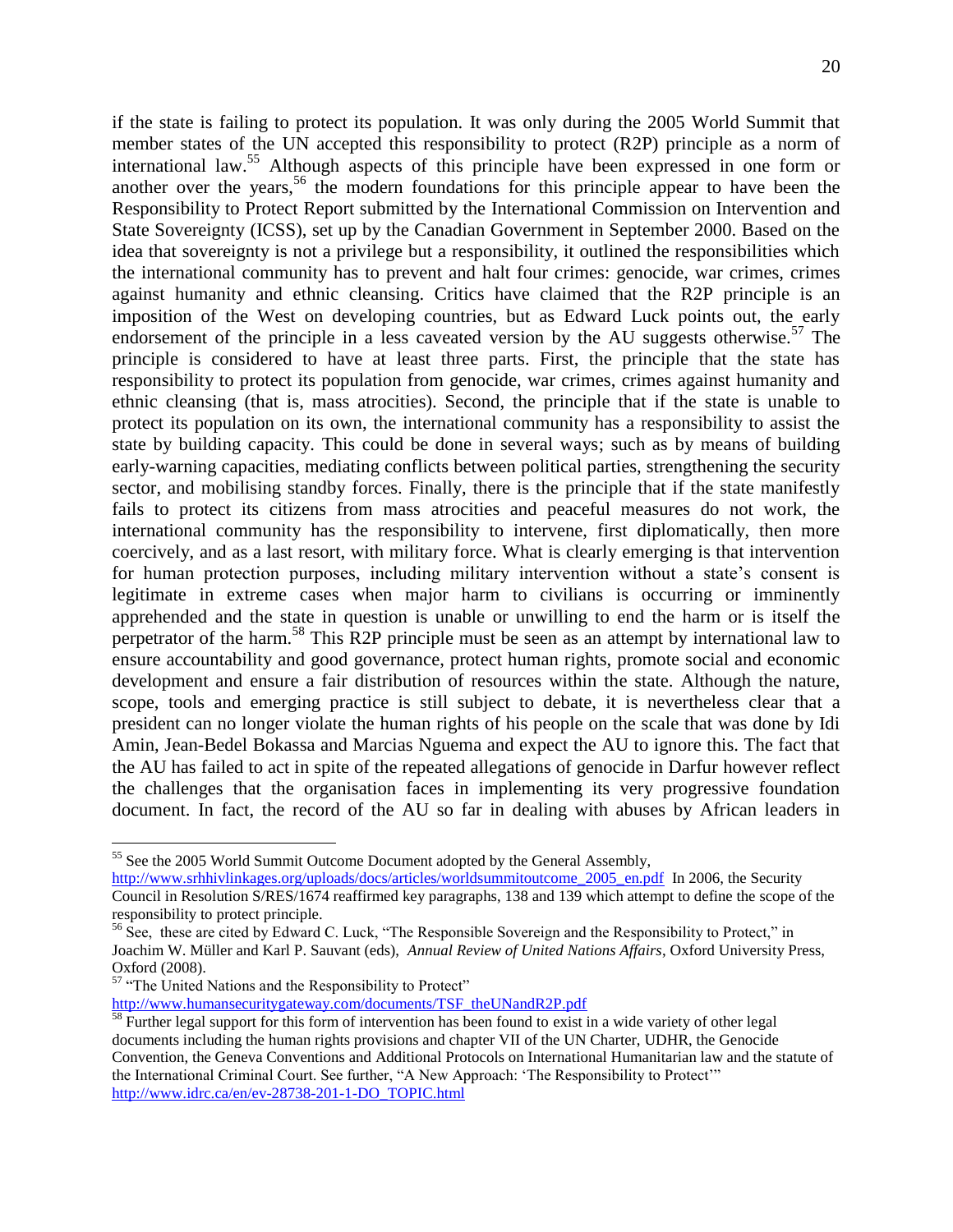circumstances that clearly appear to fall under article 4(h) is not good. In some of the crisis that have arisen and the organisation"s response through a number of operations such as the African Mission Force in Burundi, the African Mission Force in Darfur; and its role in resolving the crisis in Cote d"Ivoire and Libya was less than forthright especially in the manner it reacted when the International Criminal Court issued an arrest warrant against Colonel Gadaffi. Nevertheless, the fact that the AU now has the powers to intervene in member states, especially where the abuse of powers by the leaders falls within the international crimes defined in article 4(h) of the Constitutive Act should act as deterrence against dictatorship.

# **4.3.2 Foreign Domestic and International courts processes**

Since it is clear from the weak position of African judiciaries that, even without immunities, serving presidents will not be prosecuted in national courts for any crimes they commit, the possibility that they can be prosecuted abroad is crucial to putting pressure on them to avoid abusing their powers. There is in fact growing international determination to punish those leaders whose abuse of office amounts to international crimes.

As a general rule, international customary law accords serving presidents absolute immunity from any civil or criminal liability for public or private acts done while they are in office.<sup>5</sup> Where a president has committed what amounts to international crimes – genocide, crimes against humanity and war crimes there are two exceptions in relation to international tribunals and foreign domestic courts. A president may be tried in an international tribunal if the text of the treaty establishing the international tribunal so provides. A similar consideration applies to a foreign domestic court if the foreign domestic court has quasi universal or universal jurisdiction over such international crimes making it unlikely that a claim to absolute immunity will suffice. There are therefore two possible important international processes which can considerably help to limit impunity and promote good governance and respect for the rule of law in Africa.

The first of this is the ICC process. The Rome Statute of the ICC provides a good example of an international treaty that does not, in general, recognise the immunity of presidents. Its article 27 (1) states as follows:

"This Statute shall apply equally to all persons without any distinction based on official capacity. In particular, official capacity as a Head of State or Government, a member of a Government or parliament, an elected representative or a government official shall in no case exempt a person from criminal responsibility under this Statute, nor shall it, in and of itself, constitute a ground for reduction of sentence."

Article 27(2) further provides that "immunities or special procedural rules which may attach to the official capacity of a person, whether under a national or international law, shall not bar the Court from exercising its jurisdiction over such a person." It is therefore clear that the national

<sup>&</sup>lt;sup>59</sup> See the ICJ in the Arrest Warrant of 11 April 2000 (Democratic Republic of Congo v Belgium) (February 14 2002) 41 ILM 536 (2002); the *Ghadaffi Case* ( Cass. Crim. 2001) (Fr) 125 ILR 456; *R v Bow Street Stipendiary Magistrate ex parte Pinochet* (No. 3) [1999] 2 All ER 97; *Tachiona v Mugabe* 169 F. Supp.2d 259 (S.D.N.Y) 2001. See also Dapo Akande, "International Law Immunities and the International Criminal Court," 98 *American Journal of International Law* (2004), p. 400; M.A Tunks "Diplomats or Defendants? Defining the Future of Head-of-State Immunity 52 (2002) *Duke Law Journal* 651.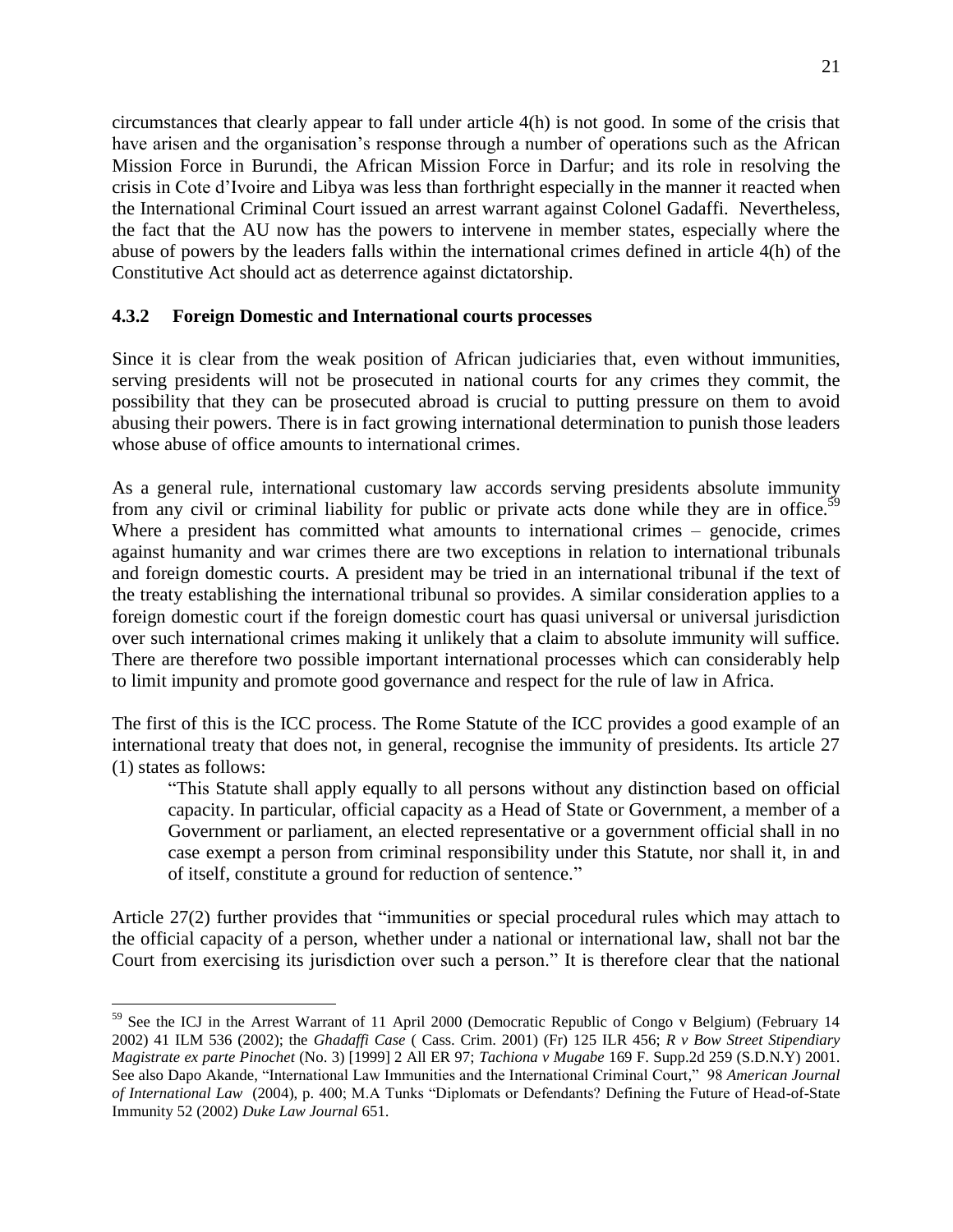immunities of African leaders will not avail them before the ICC should they be prosecuted for international crimes. However, as Akande notes, the removal of immunity vis-a vis the ICC by article 27 is not the end of the matter because the court does not have independent powers of arrest and must rely on states to arrest and surrender wanted persons. $^{60}$  The ICC process is designed to supplement and not supplant national legal systems and operates pursuant to the principle of complementarity. Thus, the ICC will not take jurisdiction where a country is genuinely "willing and able" to prosecute. Thirty three African countries out of 119 are state parties to the Rome Statute of the ICC and have therefore consented to its jurisdiction. Nevertheless, the relation between the ICC and the AU as well as a number of African countries has been soured because of the indictment of some African leaders. In 2011, during the  $17<sup>th</sup>$  AU Summit, the organisation instructed African States to disregard the arrest warrant issued against President Gadaffi by the ICC much as it had done with respect to the ICC indictment of the Sudanese president, Omar Al Bashir for the international crimes he is alleged to have committed in Darfur. ${}^{61}$  A number of African countries, such as Chad, Kenya, Djibouti and Malawi ignored the order and were referred by the ICC to the Security Council.<sup> $\delta$ 2</sup> It is however worth noting that state parties to the Rome Statute are under an obligation to implement it. Thus far, only Uganda<sup>63</sup> South Africa<sup>64</sup> Burkina Faso<sup>65</sup> Kenya<sup>66</sup> and Senegal<sup>67</sup> have domesticated the Statute thus enabling a framework that could try a foreign leader for international crimes. Other African States have amended their criminal laws to cover all or some of the international crimes provided for in the Rome Statute.<sup>68</sup> In many of these legislative provisions the constitutional immunity of presidents is of no consequence. For example section 27 of the International Crimes Act 2008 of Kenya and section 25(1) of the Ugandan International Criminal Court Act 2010. The legislation implementing the Rome Statute also confer universal jurisdiction on national courts empowering them to arrest serving leaders who are alleged to have committed international crimes. $69$ Ultimately, the possibility of ICC proceedings for gross human rights violations remains a formidable threat that African politicians can no longer ignore. This is particularly important because the intervention of the ICC by operation of the complementarity principle only comes in when the national courts are unable or unwilling to prosecute alleged perpetrators of serious human rights violations, which will often be the case when dealing with a serving president from another state.

<sup>60</sup> *Ibid*, at p. 420.

<sup>&</sup>lt;sup>61</sup> See "African Union Members Agree to Ignore ICC Arrest Warrant Against Gadaffi,"

[http://www.allvoices.com/contributed-news/9566298-african-union-members-agree-to-ignore-iccs-arrest-warrant](http://www.allvoices.com/contributed-news/9566298-african-union-members-agree-to-ignore-iccs-arrest-warrant-against-gadhafi-warrant/videos)[against-gadhafi-warrant/videos](http://www.allvoices.com/contributed-news/9566298-african-union-members-agree-to-ignore-iccs-arrest-warrant-against-gadhafi-warrant/videos)

 $62$  See, "International Criminal Court Refers African Countries to UN,"

[http://www.africanews.com/site/list\\_message/36573](http://www.africanews.com/site/list_message/36573) but also see, "Kenyan Court Issues Arrest Order for Sudan's Bashir,"<http://www.ibtimes.com/articles/257243/20111128/kenyan-court-issues-arrest-order-sudan-s.htm>

<sup>&</sup>lt;sup>63</sup> See the International Criminal Court Act 2010

<sup>&</sup>lt;sup>64</sup> See the Implementation of the Rome Statute of the International Criminal Court Act 2002.

<sup>&</sup>lt;sup>65</sup> See Law 052-2009/AN of 31 December 2009 relating to the Determination of the Competence and Procedure in Implementing the Rome Statute of the International Criminal Court by Courts of Burkina Faso, Decree 2009- 894/PRES 31 December 2009.

<sup>66</sup> See International Criminal Court Act 2008

<sup>67</sup> See Law No 2007-02 of February 2007

<sup>&</sup>lt;sup>68</sup> See for example, the Penal Code 61-27 of 15 July 1961 of Niger was amended in 2003 by Law 2003-025 of 13 June 2003 to introduce crimes against humanity, genocide and war crimes; Arts 195 -198 Law 1/5 of 22 April 2009, amending the Penal Code of Burundi. to prosecute international crimes; the Criminal Code of Ethiopia 2005;

 $69$  See for example sections 17 & 18 of International Criminal Court Act of Uganda;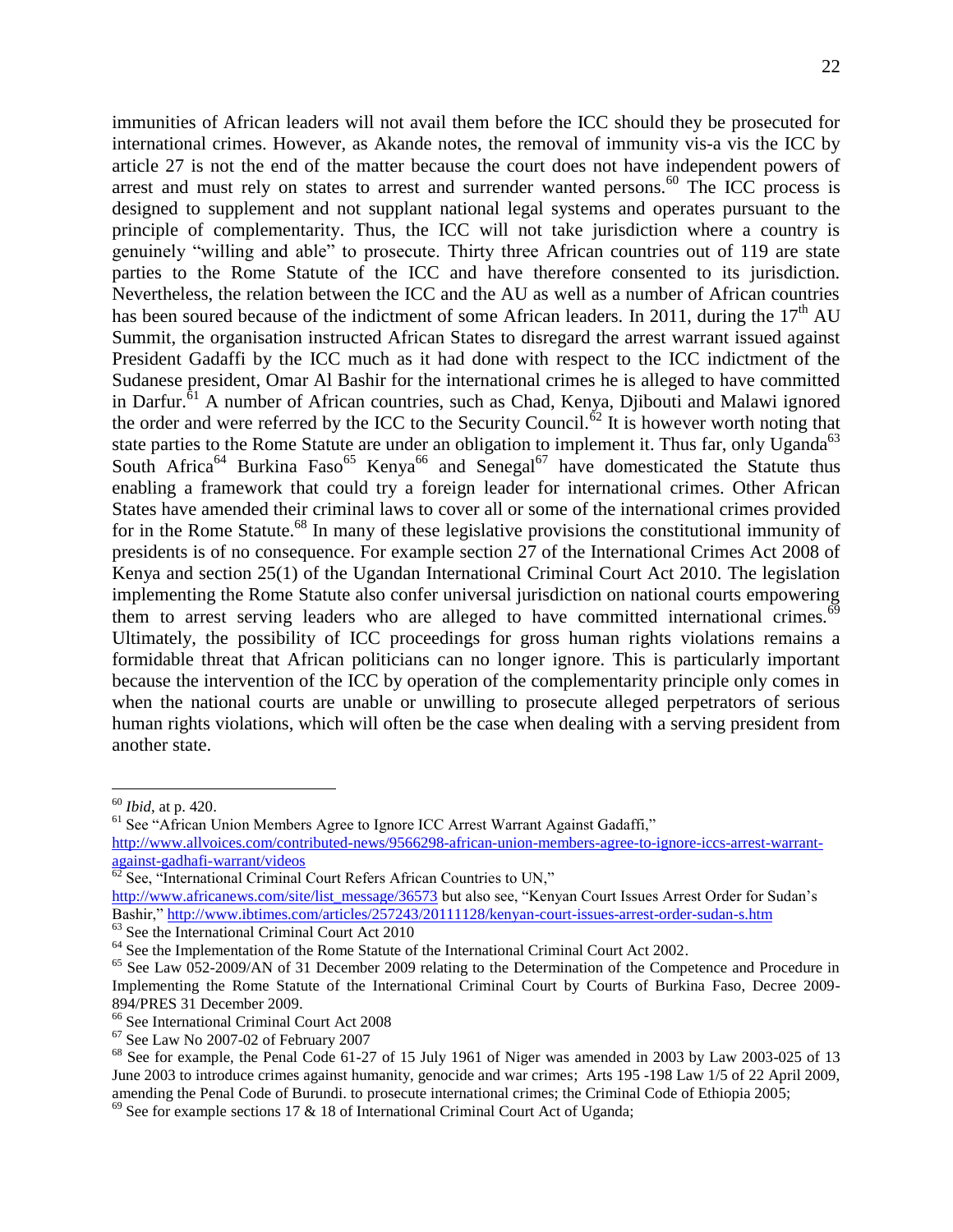The second possibility is the use of the concept of universal jurisdiction which dispenses with the need to establish any territorial or physical link between the accused and the state asserting jurisdiction. The AU commissioned a study which formed the basis of the "Report of the Commission on the Use of the Principle of Universal Jurisdiction by Some Non-African States."<sup>70</sup>The Commission in its decision noted that universal jurisdiction was a principle of international law which is recognised and incorporated in article 4(h) of the Constitutive Act of the AU. It however observed that the abuse and misuse of indictments against African leaders could have a destabilising effect and negatively impact on political, social and economic developments on the continent and therefore declared that warrants based on universal jurisdiction should not be executed against AU member states.<sup>71</sup> Whilst it is clear that there is some potential for universal jurisdiction to be abused, it is not clear why the AU should want to intervene especially when universal jurisdiction is also based on treaties such as the Geneva Conventions (in respect of grave breaches of the laws of war), the Genocide Convention and the Convention Against Torture and Other Cruel, Inhuman or Degrading Treatment or Punishment which some African Governments voluntarily ratified. The possibility of universal jurisdiction being used to indict African leaders was obviously the main reason for the AU taking this position. Although the prospects of this happening on a regular basis remains controversial, it can be said that the ICC process hangs like a sword of Damocles over human rights violations in Africa. Yet many African countries have ratified the Rome Treaty although they have been rather slow to domesticate it. Because the ICC clearly reflects the AU"s revulsion against impunity for gross violations of human rights the only reason why the latter is opposed to it must be the threat it poses to African dictators.

# **5. CONCLUSION**

In the aftermath of the Arab Spring and its nascent African counterpart, it would appear that a realisation has set in that it will no longer be business as usual. While greater scope for holding African leaders accountable is now emerging, the impact of this on the standards of governance is yet to be felt. Although African leaders can no longer hide behind sovereignty, nonintervention or constitutional immunities to abuse the exorbitant powers that they often arrogate to themselves, more needs to be done to eliminate impunity for abuse of powers and enhance accountability.

Presidential immunities of a clearly defined and limited scope are necessary for the proper discharge of the onerous duties that are bestowed on leaders. This must however be carefully balanced with the need to ensure accountability. Presidents who usually swear an oath to defend and enforce the constitution must never be allowed, through either sloppy draftsmanship or the indolence of the citizenry to operate above the law. African leadership should no longer be associated with abuse of power and impunity.

 $\overline{a}$  $^{70}$  See Thirteenth Ordinary Session of the Executive Council, 24-28 June 2008, EX.CL/411(XIII).

 $71$  See AU Assembly decision on the abuse of the principle of universal jurisdiction at [http://www.africa-](http://www.africa-union.org/root/ua/Conferences/2010/juillet/Summit_2010_b/doc/DECISIONS/Assembly%20AU%20Dec%20289-330%20(XV)%20_E.pdf)

[union.org/root/ua/Conferences/2010/juillet/Summit\\_2010\\_b/doc/DECISIONS/Assembly%20AU%20Dec%20289-](http://www.africa-union.org/root/ua/Conferences/2010/juillet/Summit_2010_b/doc/DECISIONS/Assembly%20AU%20Dec%20289-330%20(XV)%20_E.pdf) [330%20\(XV\)%20\\_E.pdf](http://www.africa-union.org/root/ua/Conferences/2010/juillet/Summit_2010_b/doc/DECISIONS/Assembly%20AU%20Dec%20289-330%20(XV)%20_E.pdf)